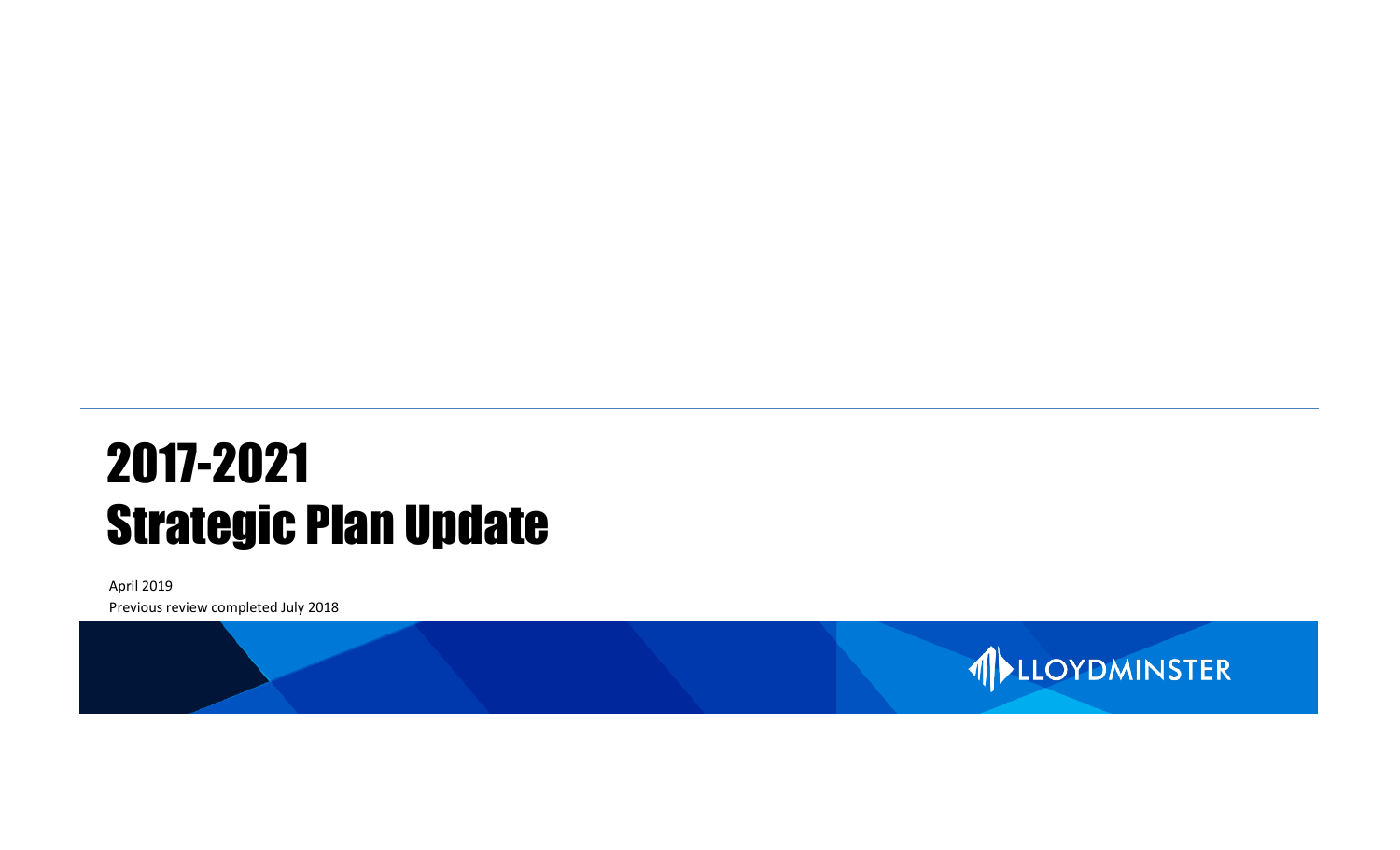#### **Introduction**

Lloydminster City Council adopted a series of goals and strategies in creating an updated Strategic Plan for 2017-2021; this plan provides citizens, businesses, Administration and other stakeholders with a high-level overview of Council's vision for the future of Lloydminster.

City Council's governance role includes the mandate to provide strategic direction; this plan embodies that direction by building on the 2015-2017 Strategic Plan, while supporting Administration in operational planning.

Your Lloydminster City Council is committed to providing a solid foundation of direction and policy for future councils that will continue to build a sustainable community, which reflects the values and beliefs expressed by the citizens of Lloydminster.

#### **Instruction**

The table below outlines the strategic areas of the Strategic Plan for 2017-2021 including updates that were provided by each Team and reviewed with Council in July of 2018.

Please review the strategic areas outlined below, considering any work your team has done since the last review in July 2018 to support, advance or complete these priorities.

Some of your actions/activities may fit under more than one strategic area; you may duplicate your response where appropriate.

Throughout the tables on the following pages, the term 'Lead Role is used; this list identifies the lead role:

- Mayor = Mayor
- Council = City Council
- CM = City Manager
- CDS = Community Development Services
- Ops = Operations
- CFO = Chief Financial Officer
- COS = Chief of Staff
- Clerk = City Clerk

If applicable, please provide bullet points of how your department has contributed to advancing or completing the Performance Measures outlined below in the "status/update column.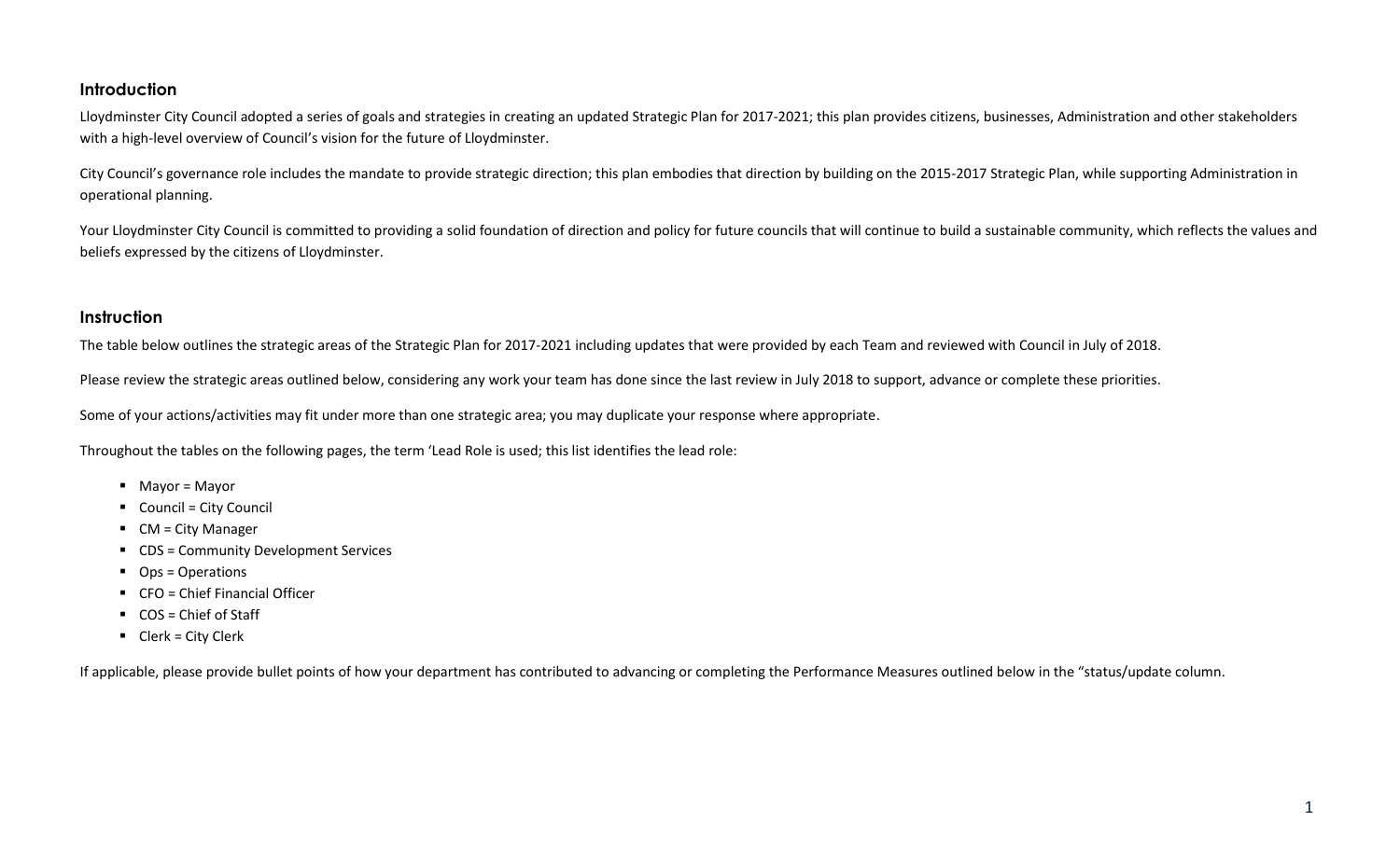#### **OPEN AND RESPONSIVE GOVERNMENT**

| Strategies (we will) |                                                                                                                                   |                         |                  |  | Desired result or achievement                                                                                                                                                                                       |                                                                                                                                                                                                                                                                                                                                                                                                       |  |
|----------------------|-----------------------------------------------------------------------------------------------------------------------------------|-------------------------|------------------|--|---------------------------------------------------------------------------------------------------------------------------------------------------------------------------------------------------------------------|-------------------------------------------------------------------------------------------------------------------------------------------------------------------------------------------------------------------------------------------------------------------------------------------------------------------------------------------------------------------------------------------------------|--|
| a)                   | Engage with staff and residents.                                                                                                  |                         |                  |  | Formal methods of engagement are in place.<br>a)<br>Citizens are knowledgeable about City government activity.<br>b)<br>Elected officials and administration are able to gauge the will of citizens and businesses. |                                                                                                                                                                                                                                                                                                                                                                                                       |  |
| b)                   | Recruit a suitable City Manager.                                                                                                  |                         |                  |  | A permanent City Manager is in place by fall 2017.<br>a)                                                                                                                                                            |                                                                                                                                                                                                                                                                                                                                                                                                       |  |
|                      |                                                                                                                                   |                         |                  |  | <b>Performance Measures</b>                                                                                                                                                                                         |                                                                                                                                                                                                                                                                                                                                                                                                       |  |
| <b>Strategy</b>      | <b>Measure</b>                                                                                                                    | Status /<br>target time | <b>Lead Role</b> |  | <b>Status/Update 2018</b>                                                                                                                                                                                           | <b>Status/Update 2019</b>                                                                                                                                                                                                                                                                                                                                                                             |  |
| a)                   | Council considers a<br>stakeholder<br>engagement policy.                                                                          | Completed               | Council/CM       |  | Not yet completed. Currently developing a<br>Communications Policy - Stakeholder Engagement<br>would be a section of this policy.                                                                                   | Completed Q3 2018<br>$\bullet$<br>Communications Policy completed and approved by<br>Council on September 24, 2018; this policy speaks to<br>principals of good municipal communication and outlines<br>City's approach to stakeholder engagement (7.1, 7.2,<br>7.3). For future consideration - the Alberta government<br>has mandated municipalities to establish a public<br>participation policy. |  |
| a)                   | 75% of surveyed citizens<br>indicate they are<br>satisfied or very<br>satisfied that their city<br>government listens to<br>them. | 2019 Q2                 | <b>COS</b>       |  | Survey to be completed in Q2 2019                                                                                                                                                                                   | 'Let's Chat Lloyd' Communications Survey opened on<br>$\bullet$<br>March 26 and will remain open through Summer 2019.<br>Additional survey / poll proposed to more specifically<br>measure if citizens feel satisfied that government is<br>listening.                                                                                                                                                |  |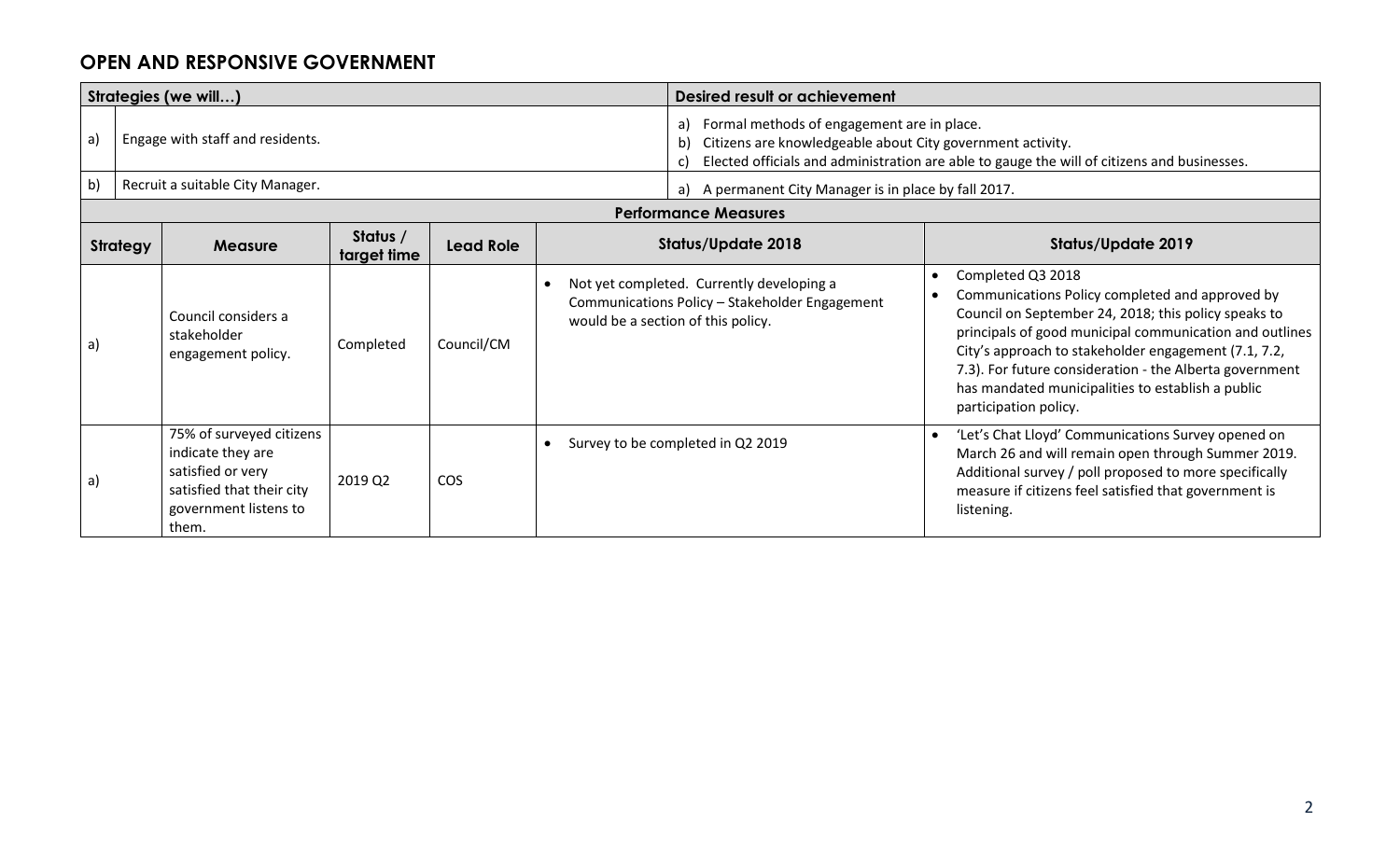| a)           | City Council regularly<br>consults with groups,<br>individual citizens and<br>the business community<br>through a citizen survey. | Ongoing   | <b>COS</b> | November 2017 - Social Needs survey<br>November 2017 - Budget engagement survey<br>April 19, 2018 - Your Voice Night<br>April 25, 2018 - Coffee with Council event<br>April / May 2018 - Cannabis survey<br>September 2018 - Budget engagement (planning)<br>Ongoing | June 2018: FCSS Roadmap Survey (106 responses)<br>$\bullet$<br>August 2018: Launch www.youvoicelloyd.ca<br>August 2018: Budget survey (508 responses)<br>August 2018: Two budget open houses<br>September 2018: DARP engagement<br>Sept 17-30 - Survey (186 responses)<br>Sept 19- DARP Open House<br>Sept 20- Border City Farmers Market Pop Up<br>Sept 22- Fall Fest Pop Up<br>Sept 24- City Hall Pop Up<br>Sept 25- Downtown Farmers Market Pop Up<br>Sept 27- Sip & Savour Pop Up<br>Sept 29- Culture Days Pop Up |
|--------------|-----------------------------------------------------------------------------------------------------------------------------------|-----------|------------|----------------------------------------------------------------------------------------------------------------------------------------------------------------------------------------------------------------------------------------------------------------------|-----------------------------------------------------------------------------------------------------------------------------------------------------------------------------------------------------------------------------------------------------------------------------------------------------------------------------------------------------------------------------------------------------------------------------------------------------------------------------------------------------------------------|
|              |                                                                                                                                   |           |            |                                                                                                                                                                                                                                                                      | November 28, 2018: Planning/Permitting stakeholder<br>meetings<br>February 21, 2019: DARP open house at The Root<br>February 22, 2019: DARP engagement at Bobcats game<br>March 26, 2019: Your Business stakeholder engagement<br>March 28, 2019: NEASP stakeholder engagement                                                                                                                                                                                                                                        |
| $\mathsf{b}$ | <b>City Manager completes</b><br>probation period.                                                                                | Completed | Council    | Completed                                                                                                                                                                                                                                                            | Completed 2018                                                                                                                                                                                                                                                                                                                                                                                                                                                                                                        |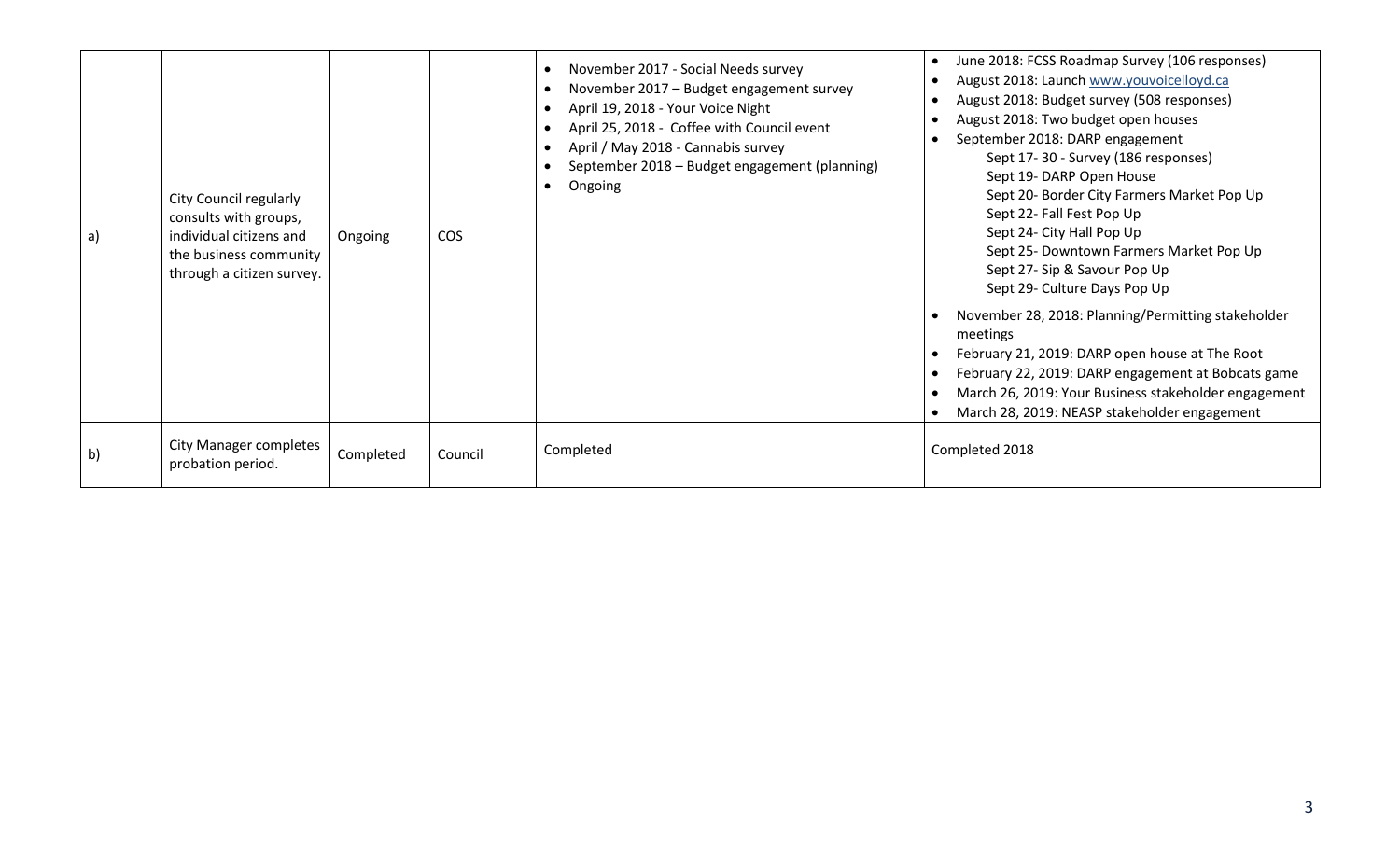#### **LEGISLATIVE COMPLIANCE**

|    |                 | Strategies (we will)                                                                                                |                         |                             |                                                       | <b>Desired result or achievements</b>                                                                                                                                                                                                                                                                                                                                                                                                                                                                                                                                                                                                                         |                                                                                                                                                                                                                                                                                               |  |
|----|-----------------|---------------------------------------------------------------------------------------------------------------------|-------------------------|-----------------------------|-------------------------------------------------------|---------------------------------------------------------------------------------------------------------------------------------------------------------------------------------------------------------------------------------------------------------------------------------------------------------------------------------------------------------------------------------------------------------------------------------------------------------------------------------------------------------------------------------------------------------------------------------------------------------------------------------------------------------------|-----------------------------------------------------------------------------------------------------------------------------------------------------------------------------------------------------------------------------------------------------------------------------------------------|--|
| a) |                 | Create and maintain a full suite of governance policies.                                                            |                         |                             |                                                       | Governance policy manual is complete and current.<br>a)<br>Specific policies are created for asset management and social media.                                                                                                                                                                                                                                                                                                                                                                                                                                                                                                                               |                                                                                                                                                                                                                                                                                               |  |
| b) |                 | Maintain current bylaws.                                                                                            |                         |                             |                                                       | All current City bylaws are reviewed by Council.<br>a)<br>Bylaws that are no longer required are rescinded.<br>b)<br>New bylaws are created as necessary.<br>C)                                                                                                                                                                                                                                                                                                                                                                                                                                                                                               |                                                                                                                                                                                                                                                                                               |  |
| c) |                 | Review regional planning documents and revise as required.                                                          |                         |                             |                                                       | Intermunicipal Collaboration Frameworks (ICF) are created where required.<br>a)<br>Intermunicipal Development Plan (IDP) with County of Vermilion River is current.<br>b)<br>Official Community Plans (OCP) with RM of Wilton and RM of Britannia are current.<br>C)                                                                                                                                                                                                                                                                                                                                                                                          |                                                                                                                                                                                                                                                                                               |  |
| d) |                 | Refresh the Lloydminster Charter.                                                                                   |                         |                             |                                                       | Lloydminster Charter is revised to reflect current needs and activity.<br>a)                                                                                                                                                                                                                                                                                                                                                                                                                                                                                                                                                                                  |                                                                                                                                                                                                                                                                                               |  |
|    |                 |                                                                                                                     |                         | <b>Performance Measures</b> |                                                       |                                                                                                                                                                                                                                                                                                                                                                                                                                                                                                                                                                                                                                                               |                                                                                                                                                                                                                                                                                               |  |
|    | <b>Strategy</b> | <b>Measure</b>                                                                                                      | Status /<br>target time | <b>Lead Role</b>            |                                                       | <b>Status/Update 2018</b>                                                                                                                                                                                                                                                                                                                                                                                                                                                                                                                                                                                                                                     | <b>Status/Update 2019</b>                                                                                                                                                                                                                                                                     |  |
| a) |                 | Lloydminster maintains<br>a thorough policy<br>manual and the ability<br>to review groups of<br>policies regularly. | 2019 Q1                 | Clerk                       | $\bullet$<br>Procurement Policy.<br>$\bullet$<br>2017 | The z-drive policy manual is up-to-date. Legislative<br>Services is working with Communications to update the<br>new website. Policy focus has been geared towards<br>policy updates and review while addressing new policy<br>creation has been reactive and on an "as needed" basis.<br>Examples of policy updates include Travel Policy,<br>Council Remuneration, Inclusion Policy Sponsorship<br>Policy, Land Sale Policy, Boards and Committee Policy,<br>Substance Use Policy and the Purchasing and<br>Social Programs and Services completed the<br>Saskatchewan Lottery Policy in March 2018 and<br>Lloydminster Tobacco Reduction Grant in February | Policies are up to date on both the z: drive and One City<br>Connect. Additionally, new policy binders have been<br>created for all members of ELT. The Governance<br>Document Review Policy and Directive were passed in<br>Q1 and the Governance Document is moving forward on<br>schedule. |  |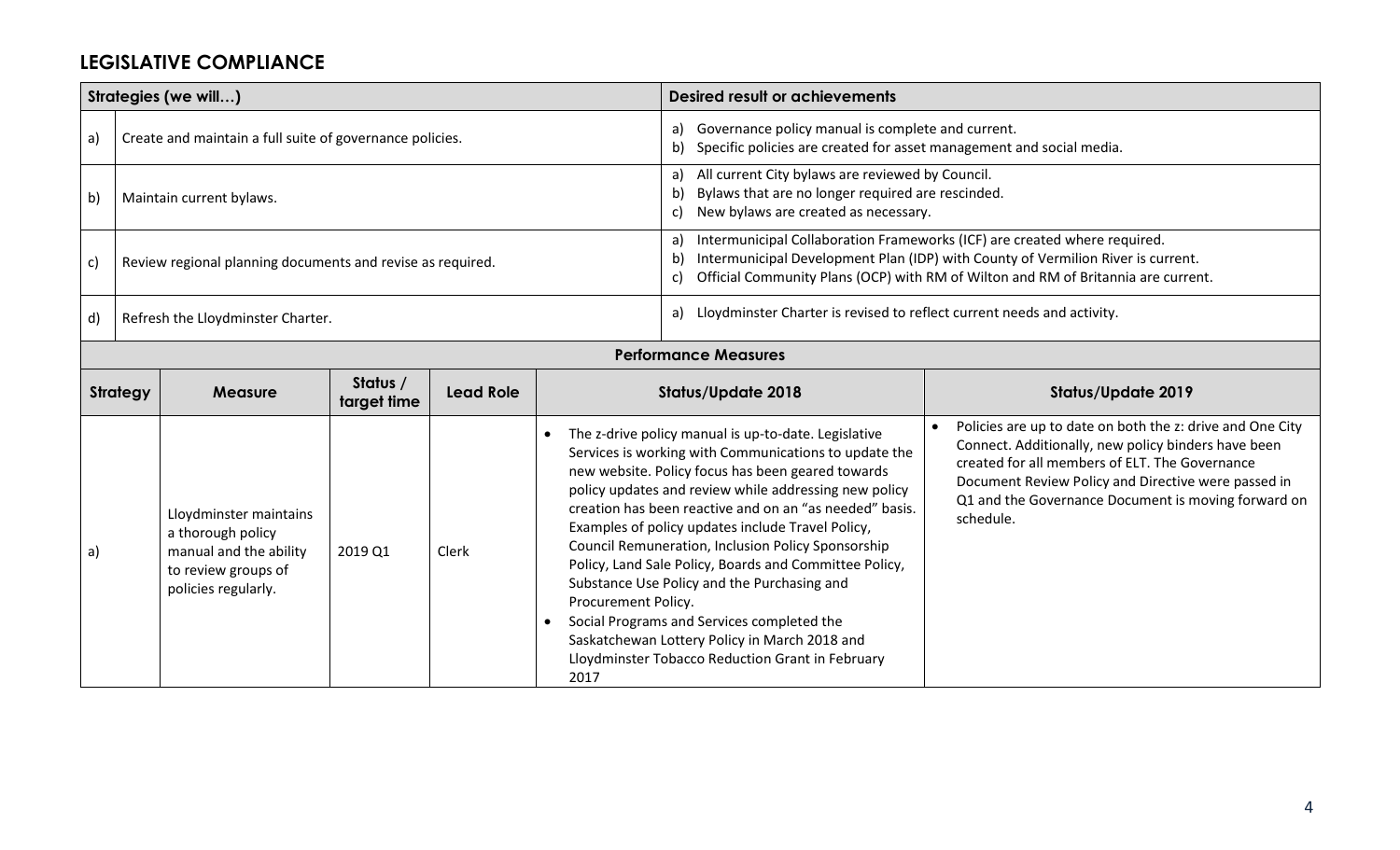| a)            | <b>Council considers</b><br>specific policies for<br>social media and asset<br>management.            | 2019 Q4 | <b>CM</b> | Communications to update current social media policy.<br>$\bullet$<br>Anticipate having this completed in Q3 of 2018.<br>Finance is working towards an asset management<br>$\bullet$<br>policy. This policy is required to be in place by<br>December 31, 2018 to meet Federal Gas Tax<br>compliance. | Communications Policy and Social Media Directive cover<br>appropriate use of social media.<br>Finance is currently working on an Asset Management<br>Policy.                                                                                                                                                |
|---------------|-------------------------------------------------------------------------------------------------------|---------|-----------|-------------------------------------------------------------------------------------------------------------------------------------------------------------------------------------------------------------------------------------------------------------------------------------------------------|-------------------------------------------------------------------------------------------------------------------------------------------------------------------------------------------------------------------------------------------------------------------------------------------------------------|
| b)            | Council considers a<br>bylaw review schedule.                                                         | 2018 Q2 | Clerk     | A schedule has not been finalized. Bylaws continue to<br>be reviewed and updated. Legislative Services is<br>finalizing a Governance Document Policy to guide the<br>creation and review of Bylaws, Policies, and Directives.<br>This policy should come forward with a schedule in<br>2018 Q4.       | The Governance Document Review Policy was passed by<br>Council on January 28, 2019 and sets in place a bylaw<br>review schedule managed by Legislative Services. A Q1<br>update has been provided to Council.                                                                                               |
| b)            | No unnecessary bylaws<br>remain.                                                                      | 2020 Q4 | CM/Clerk  | Bylaws have continued to be reviewed and repealed as<br>$\bullet$<br>needed. Legislative Services is confident that a 2020 Q4<br>target will be met.                                                                                                                                                  | Bylaw schedule presented and approved by Council in<br>Q1 2019. Bylaws have continued to be reviewed and<br>repealed as needed. Following the adoption of a review<br>schedule this target will likely be met.                                                                                              |
| b)            | Council considers new<br>or revised bylaws as<br>necessary.                                           | Ongoing | Council   | Council and Administration have made significant<br>progress.                                                                                                                                                                                                                                         | Ongoing<br>$\bullet$                                                                                                                                                                                                                                                                                        |
| $\mathsf{c})$ | ICFs are in place by<br>October 2019.                                                                 | 2020 Q4 | <b>CM</b> | Preliminary discussions occurred tied to annexation.                                                                                                                                                                                                                                                  | ICF will be competed Q4 - 2020 as per MOU with<br>County.                                                                                                                                                                                                                                                   |
| $\mathsf{c})$ | IDP is reviewed and is<br>current.                                                                    | 2020 Q4 | CM/Ops    | Preliminary discussions occurred tied to annexation.<br>$\bullet$                                                                                                                                                                                                                                     | IDP will be competed Q4 - 2020 as per MOU with<br>County.                                                                                                                                                                                                                                                   |
| c)            | OCPs are reviewed and<br>are current.                                                                 | 2020 Q4 | CM/Ops    | Building relationships to assist with process.                                                                                                                                                                                                                                                        | The plans will be reviewed after the completion of the<br>NEASP, which is scheduled to be completed in 2019 Q4.                                                                                                                                                                                             |
| d)            | Lloydminster requests<br>that both Alberta and<br>Saskatchewan review<br>the Lloydminster<br>Charter. | 2021 Q4 | Mayor     | Ongoing<br>$\bullet$                                                                                                                                                                                                                                                                                  | With the recent updates to the Cities Act in SK and the<br>MMGA in AB, the Lloydminster Charter needs a refresh,<br>however, it does currently meet and reflect the needs<br>and activities of the City. When the opportunity arises,<br>discussions on a refresh between AB, SK and the City<br>may occur. |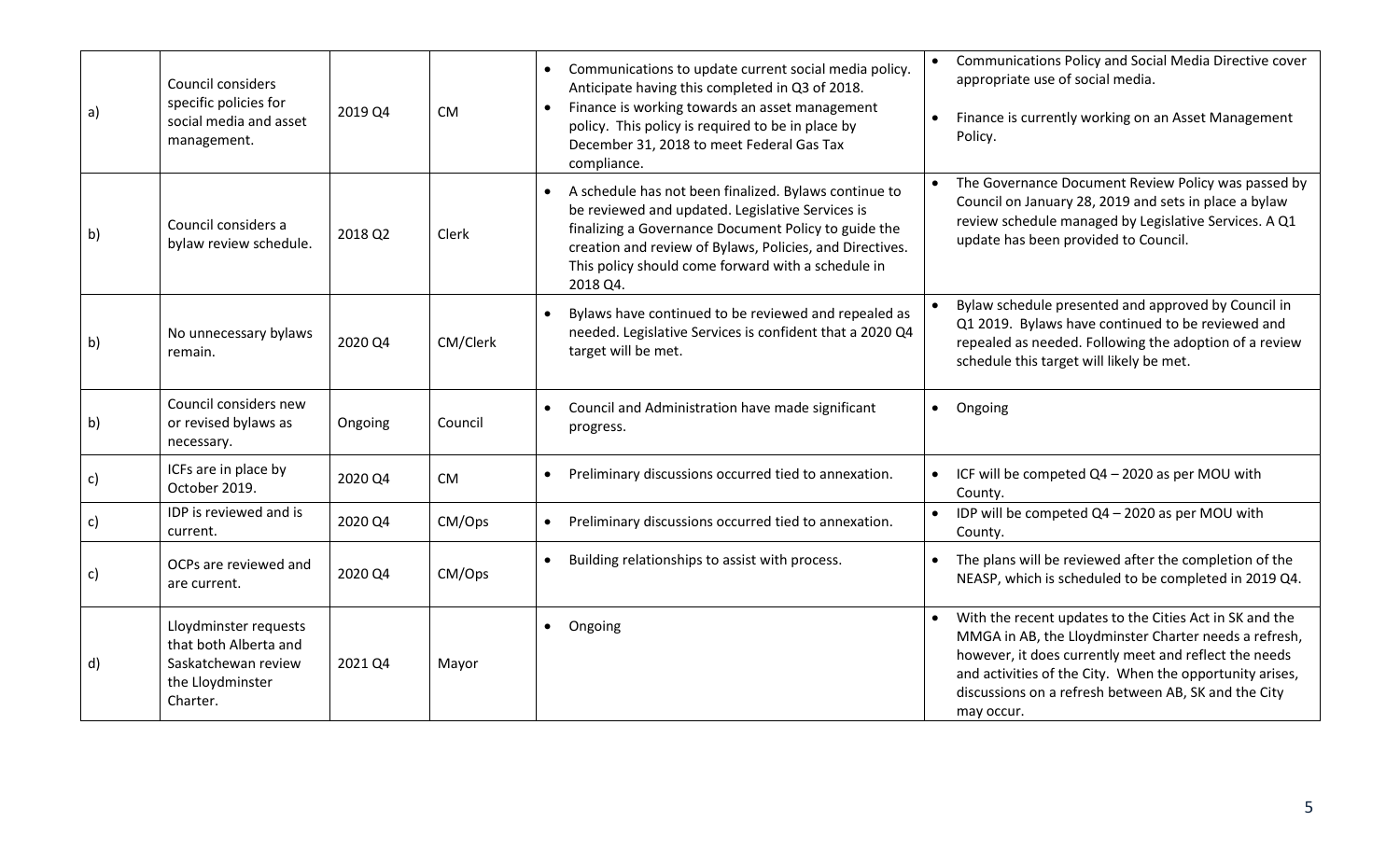#### **SUSTAINABLE FISCAL STRATEGY**

|              |                                     | Strategies (we will)                                                                          |                         |                  |                                                               | <b>Desired results or achievements</b>                                                                                                                                                                                                                                                                                                                                                  |                                                                                                                                                                                                                                                                                                         |  |  |
|--------------|-------------------------------------|-----------------------------------------------------------------------------------------------|-------------------------|------------------|---------------------------------------------------------------|-----------------------------------------------------------------------------------------------------------------------------------------------------------------------------------------------------------------------------------------------------------------------------------------------------------------------------------------------------------------------------------------|---------------------------------------------------------------------------------------------------------------------------------------------------------------------------------------------------------------------------------------------------------------------------------------------------------|--|--|
| a)           |                                     | Create a strong fiscal policy relating to reserves.                                           |                         |                  |                                                               | a)<br>planning.                                                                                                                                                                                                                                                                                                                                                                         | Lloydminster has adequate and appropriate capital and operating reserves that allow surety in                                                                                                                                                                                                           |  |  |
| e)           |                                     | Create, update and budget for a priority-ranked set of capital projects.                      |                         |                  |                                                               | Capital items are brought forward and funded based on City priorities.<br>a)                                                                                                                                                                                                                                                                                                            |                                                                                                                                                                                                                                                                                                         |  |  |
| c)           |                                     | Identify specific reserves for key municipal priorities.                                      |                         |                  |                                                               | Schedule of reserves matches City long-term needs for infrastructure, human resources and asset<br>a)<br>management.                                                                                                                                                                                                                                                                    |                                                                                                                                                                                                                                                                                                         |  |  |
| d)           | Create sustainable fiscal policies. |                                                                                               |                         |                  |                                                               | City Council and Administration are able to plan and execute fiscal activity without constant<br>a)<br>referral to Council.                                                                                                                                                                                                                                                             |                                                                                                                                                                                                                                                                                                         |  |  |
| e)           |                                     | Engage with residents and other stakeholders to identify best-fit fiscal management.          |                         |                  |                                                               |                                                                                                                                                                                                                                                                                                                                                                                         | a) Citizens and the business community have input into Lloydminster's fiscal future.                                                                                                                                                                                                                    |  |  |
|              | <b>Performance Measures</b>         |                                                                                               |                         |                  |                                                               |                                                                                                                                                                                                                                                                                                                                                                                         |                                                                                                                                                                                                                                                                                                         |  |  |
|              | <b>Strategy</b>                     | <b>Measure</b>                                                                                | Status /<br>target time | <b>Lead Role</b> | <b>Status/Update 2018</b>                                     |                                                                                                                                                                                                                                                                                                                                                                                         | <b>Status Update 2019</b>                                                                                                                                                                                                                                                                               |  |  |
| a)           |                                     | Lloydminster's annual<br>planning includes<br>adding or removing<br>amounts from<br>reserves. | 2019 Q2                 | <b>CFO</b>       | $\bullet$<br>budgeting years.                                 | Will be reviewed during summer and throughout the<br>budget process for 2020 budget and subsequent                                                                                                                                                                                                                                                                                      | Create a reserve policy Q2.<br>Communicate to staff in the budget process.                                                                                                                                                                                                                              |  |  |
| $\mathsf{b}$ |                                     | Priority-based capital<br>budgets comprise a<br>portion of annual<br>budget planning.         | 2019 Q3                 | <b>CFO</b>       | $\bullet$<br>$\bullet$<br>$\bullet$<br>project to 2019 budget | Methodology for project ranking needs to be<br>developed. Priority will be based on meeting strategic<br>goals however the budget financial package seems to<br>be robust enough to input right into the software.<br>CDS Team budgeted funds in 2018 to have a consultant<br>develop a framework for ranking capital projects.<br>Preliminary work was completed and carry forward the | Consultant has been selected and expected to<br>$\bullet$<br>commence in June 2019. Anticipated to be completed<br>by 2019 Q4.<br>Will work to educate/communicate policy, strategy City<br>$\bullet$<br>wide.<br>Will reference it in the Capital budget training<br>$\bullet$<br>implemented in 2019. |  |  |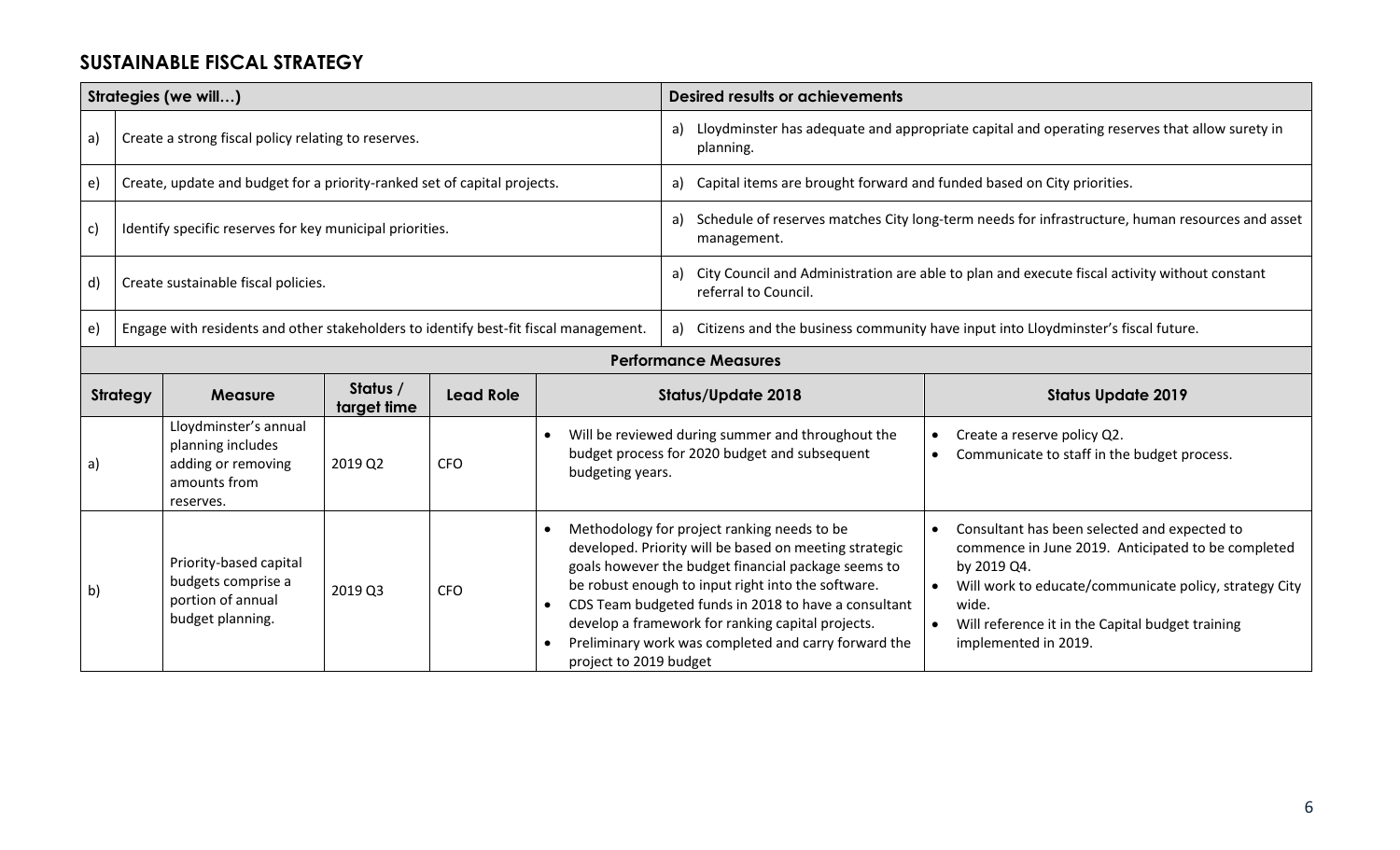| C)           | Council is comfortable<br>that there is an<br>appropriate number of<br>reserves and that they<br>are being used as<br>intended.  | 2019 Q4 | CM/CFO  | Summer of 2018 will review the current amount in<br>reserves and propose moving into reserves by<br>department where appropriate.<br>Further allocation at year end to have in place by 2019<br>and finalized by year end 2019.<br>Development of reserve policy required. | Review reserves at the same time as creation of a<br>reserve policy Q2<br>Further review at 2019 Q4 with Audited Financial<br>Statements.                                                                   |
|--------------|----------------------------------------------------------------------------------------------------------------------------------|---------|---------|----------------------------------------------------------------------------------------------------------------------------------------------------------------------------------------------------------------------------------------------------------------------------|-------------------------------------------------------------------------------------------------------------------------------------------------------------------------------------------------------------|
| $\mathsf{d}$ | Council considers a<br>comprehensive suite of  <br>finance policies.                                                             | 2019 Q4 | CM/CFO  | Identified a number of policies that need to be<br>developed - anticipate having these completed by<br>December 31, 2019.                                                                                                                                                  | On target for 2019 Q4.<br>Researching policies such as investment policy, Debt<br>Policy, Budget Policy, Write off Policy, Cash<br>Management Policy etc.                                                   |
| $\mathsf{d}$ | Multi-year budget<br>process commences.                                                                                          | 2019 Q3 | CM/CFO  | Develop a three-year operational budget and five-year<br>capital budget.                                                                                                                                                                                                   | Implement in 2019 Q3 for 2020 budget.<br>$\bullet$                                                                                                                                                          |
| e)           | 80% of surveyed<br>citizens indicate they<br>are satisfied or very<br>satisfied that their city<br>is being fiscally<br>prudent. | 2019 Q2 | COS/CFO | Survey to be completed in Q2 2019.                                                                                                                                                                                                                                         | Recommend deferring this item to Q3 2019 as part of<br>the 2019 budget-engagement exercises.<br>Work on preparing a financial report submission to the<br>GFOA Financial reporting award (2020 statements). |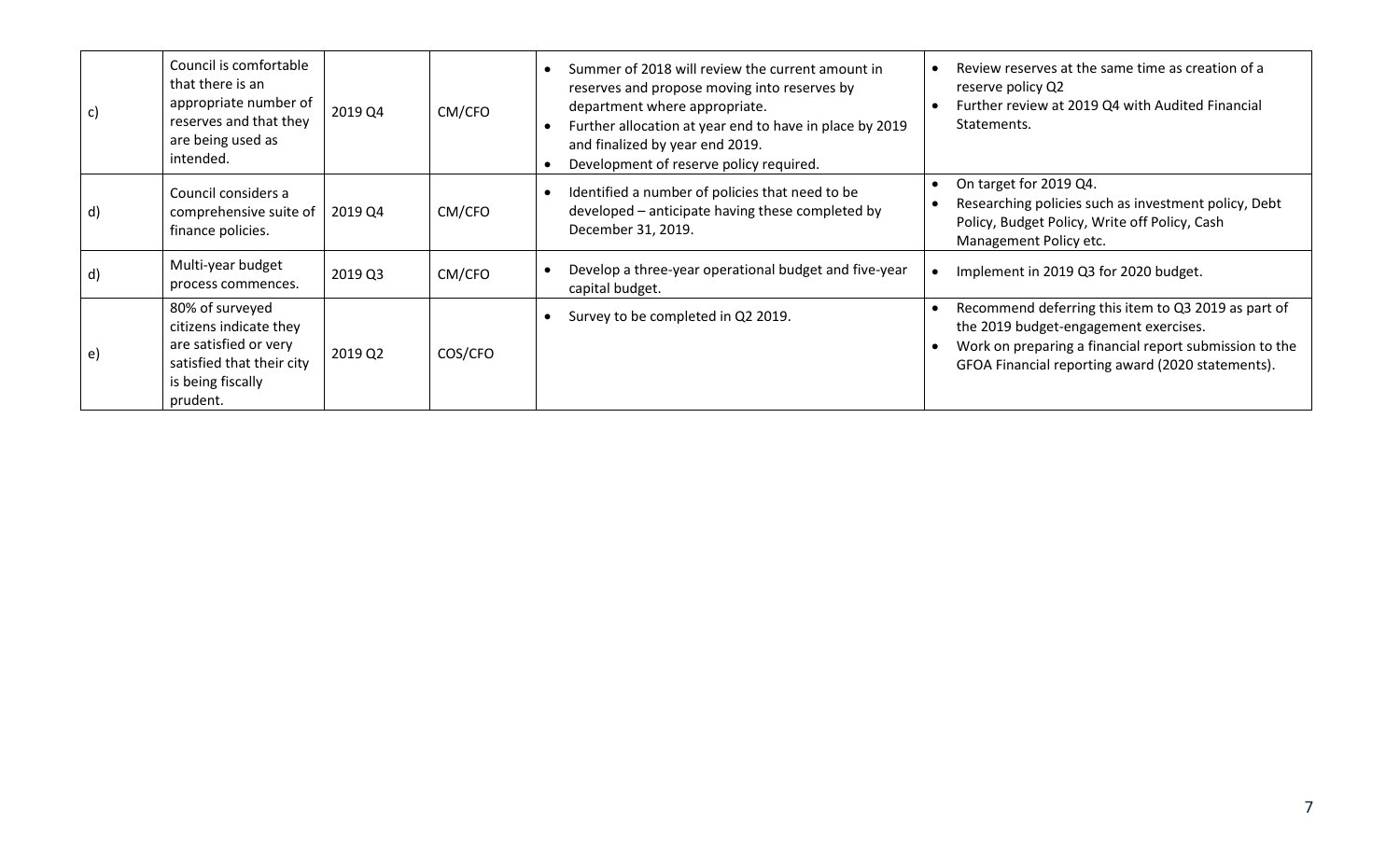## **ATTRACTING AND RETAINING QUALITY STAFF**

|              |                             | Strategies (we will)                                                         |                         |                  |                                                                                                                                                                                                                                                              | <b>Desired results or achievements</b>                                                     |                                                                                                                                                                                 |  |  |  |  |
|--------------|-----------------------------|------------------------------------------------------------------------------|-------------------------|------------------|--------------------------------------------------------------------------------------------------------------------------------------------------------------------------------------------------------------------------------------------------------------|--------------------------------------------------------------------------------------------|---------------------------------------------------------------------------------------------------------------------------------------------------------------------------------|--|--|--|--|
| a)           |                             | Create, modify or rescind human resources policies as required.              |                         |                  |                                                                                                                                                                                                                                                              | a) Lloydminster maintains comprehensive human resources policies.                          |                                                                                                                                                                                 |  |  |  |  |
| b)           |                             | Be considered an employer of choice.                                         |                         |                  |                                                                                                                                                                                                                                                              | a)                                                                                         | Remuneration levels allow the City to attract and retain staff.<br>b) Compensation (salary, wages, and benefits) is reviewed in comparison to market levels.                    |  |  |  |  |
| $\mathsf{c}$ |                             | Support City staff who are within the scope of the collective agreement.     |                         |                  |                                                                                                                                                                                                                                                              | a) An updated collective agreement is in place before the expiry of the current agreement. |                                                                                                                                                                                 |  |  |  |  |
| d)           |                             | Train staff so they can safely and effectively provide services to the City. |                         |                  |                                                                                                                                                                                                                                                              | a) All staff receive job-specific training as required.                                    | b) All staff are in full compliance with safety-related training schedules.                                                                                                     |  |  |  |  |
|              | <b>Performance Measures</b> |                                                                              |                         |                  |                                                                                                                                                                                                                                                              |                                                                                            |                                                                                                                                                                                 |  |  |  |  |
|              | <b>Strategy</b>             | <b>Measure</b>                                                               | Status /<br>target time | <b>Lead Role</b> |                                                                                                                                                                                                                                                              | <b>Status/Update 2018</b>                                                                  | <b>Status/Update 2019</b>                                                                                                                                                       |  |  |  |  |
| a)           |                             | Council reviews all<br>governance-level<br>human resource<br>policies.       | 2019 Q4                 | CM/COS           | $\bullet$<br>complete by Q2 2019.                                                                                                                                                                                                                            | Required list of policies/directives has been<br>completed. Development expected to be     | A total of 10 directives have been reviewed and completed to<br>$\bullet$<br>date. Several more are under review. Anticipated date for<br>completion has been moved to 2019 Q4. |  |  |  |  |
| b)           |                             | Council sets a<br>comparator<br>compensation level<br>percentage of market.  | 2018 Q4                 | COS              |                                                                                                                                                                                                                                                              | Compensation survey currently taking place.                                                | Compensation reviewed at a high level in 2018 Q4.                                                                                                                               |  |  |  |  |
| b)           |                             | Lloydminster<br>completes<br>compensation survey.                            | 2018 Q4                 | <b>COS</b>       |                                                                                                                                                                                                                                                              | Compensation survey currently taking place.                                                | Compensation reviewed at a high level in 2018 Q4.                                                                                                                               |  |  |  |  |
| c)           |                             | Collective agreement is<br>updated.                                          | 2019 Q1                 | COS              | Current agreement expires December 31, 2018.<br>$\bullet$<br>Collective bargaining will commence in fall of<br>2018.<br>New collective agreement will be negotiated<br>$\bullet$<br>with the International Association of Fire<br>Fighters in Q3-Q4 of 2018. |                                                                                            | Collective Agreement with CUPE Local 1015 was finalized in<br>January 2019 for a 3-year term.<br>Negotiations with IAFF still ongoing.<br>$\bullet$                             |  |  |  |  |
| d)           |                             | 90% of staff training<br>budget is spent<br>annually.                        | 2019 Q1                 | <b>COS</b>       | $\bullet$                                                                                                                                                                                                                                                    | Results to be shared with Council annually.                                                | In 2018, 95% of the City's corporate-wide training budget was<br>utilized.                                                                                                      |  |  |  |  |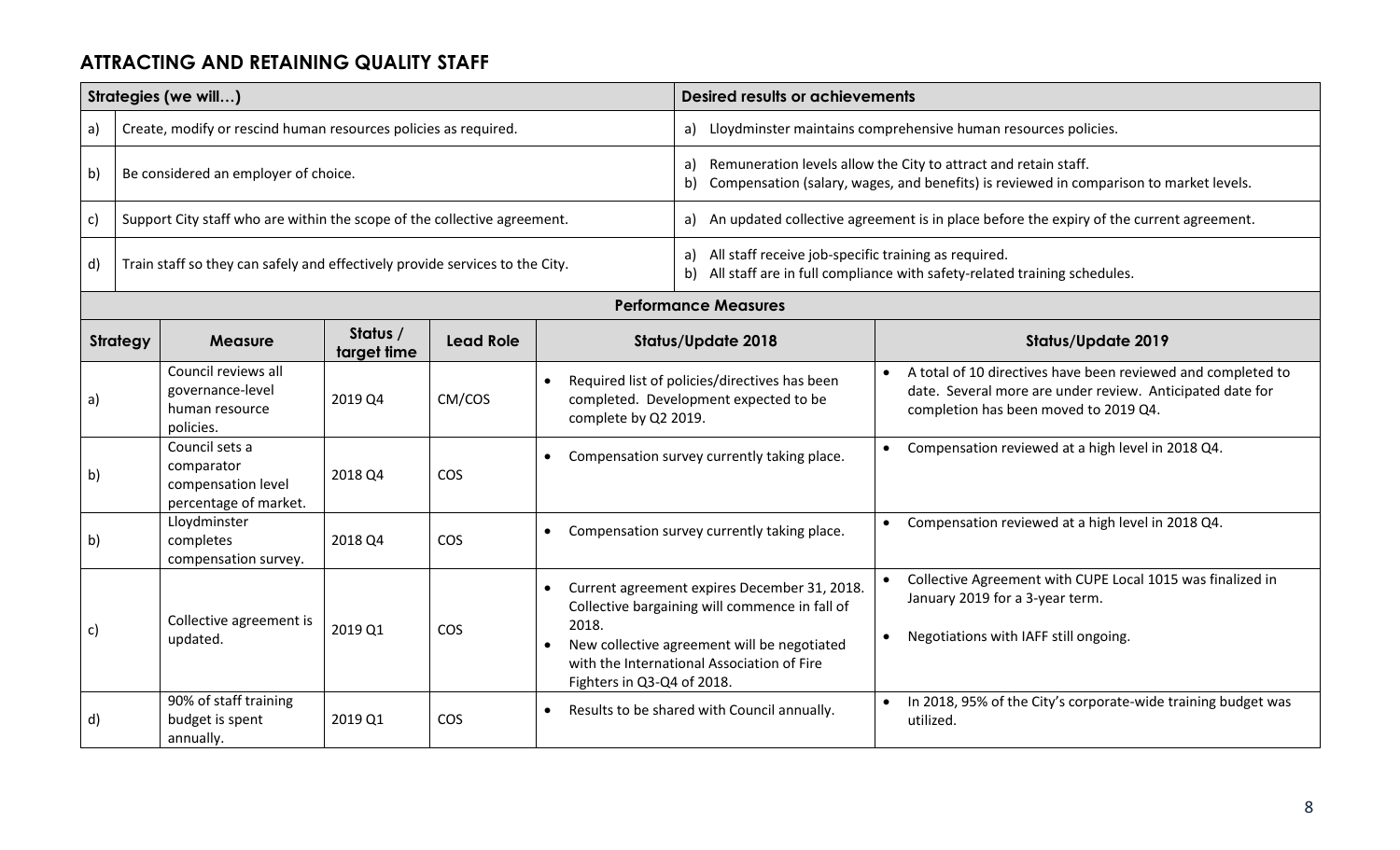| d) | No violations of<br>required staff<br>certifications are<br>noted. | 2020 Q1 | COS | Continuing to improve reporting and ensure<br>employees remain certified. | Ongoing |
|----|--------------------------------------------------------------------|---------|-----|---------------------------------------------------------------------------|---------|
|----|--------------------------------------------------------------------|---------|-----|---------------------------------------------------------------------------|---------|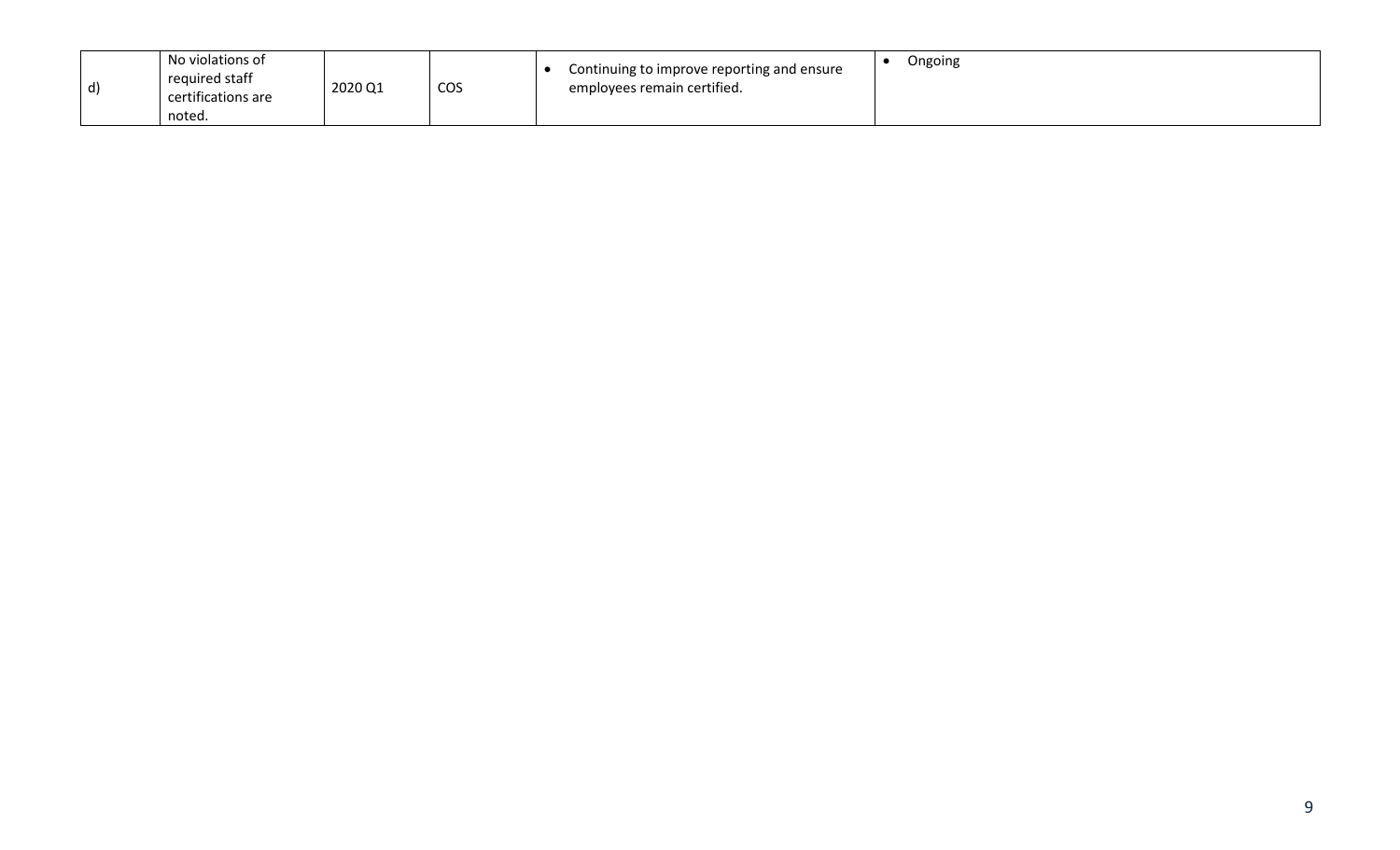#### **INTERNAL AND EXTERNAL COMMUNICATION AND RELATIONSHIP BUILDING**

|    |                 | Strategies (we will)                                                                                                          |                         |                  |                                                                          | <b>Desired results or achievements</b>                                                                                                      |                                                                                                                                                                                                                                                     |  |
|----|-----------------|-------------------------------------------------------------------------------------------------------------------------------|-------------------------|------------------|--------------------------------------------------------------------------|---------------------------------------------------------------------------------------------------------------------------------------------|-----------------------------------------------------------------------------------------------------------------------------------------------------------------------------------------------------------------------------------------------------|--|
| a) |                 | Create or identify a process to engage with internal stakeholders.                                                            |                         |                  |                                                                          | Lloydminster regularly communicates with:<br>a)<br>residents<br>staff<br>non-profits<br>media<br>business<br>b)<br>industry                 |                                                                                                                                                                                                                                                     |  |
| b) |                 | Create or identify a process to engage with external stakeholders.                                                            |                         |                  |                                                                          | Lloydminster regularly communicates with:<br>rural neighbours<br>provincial governments<br>federal government<br>school boards              |                                                                                                                                                                                                                                                     |  |
|    |                 |                                                                                                                               |                         |                  |                                                                          | <b>Performance Measures</b>                                                                                                                 |                                                                                                                                                                                                                                                     |  |
|    | <b>Strategy</b> | <b>Measure</b>                                                                                                                | Status /<br>target time | <b>Lead Role</b> |                                                                          | <b>Status/Update 2018</b>                                                                                                                   | <b>Status/Update 2019</b>                                                                                                                                                                                                                           |  |
| a) |                 | Council is aware of and<br>satisfied with<br>communications efforts<br>with internal<br>stakeholders.                         | 2019 Q4                 | Council/CM       | $\bullet$<br>social media.                                               | Your Voice Nights, public engagement, surveys,                                                                                              | Business Stakeholder Engagement-Q1 2019.<br>$\bullet$<br>CM quarterly meetings with local businesses.<br>$\bullet$<br>New website.<br>$\bullet$                                                                                                     |  |
| b) |                 | Council is aware of,<br>participates in, and is<br>satisfied with<br>communications efforts<br>with external<br>stakeholders. | 2019 Q4                 | Council/CM       | $\bullet$<br>Wilton.                                                     | Quarterly meetings with RM of Britannia<br>Monthly meetings with County of Vermilion River.<br>Established initial communication with RM of | Meetings scheduled with Reeves.<br>$\bullet$<br>Ongoing discussions with IANC & LPDC.<br>$\bullet$<br>Council met with RM of Britannia Council.<br>$\bullet$<br>CM met with all Administrators of adjacent municipalities.<br>$\bullet$             |  |
| c) |                 | Council meets with<br>MPs, MLAs and school<br>boards and first nations<br>at least once a year.                               | 2019 Q4                 | Council/CM       | Boards.<br>President.<br>Annual meeting with First Nations.<br>$\bullet$ | Semi-annual meetings established with School<br>Regular communication with MP and MLA.<br>Annual meeting with LC Board; Quarterly with      | Semi-annual meetings established with School Boards.<br>$\bullet$<br>Regular communication with MP and MLA.<br>$\bullet$<br>Annual meeting with LC Board; Quarterly with President.<br>$\bullet$<br>Annual meeting with First Nations.<br>$\bullet$ |  |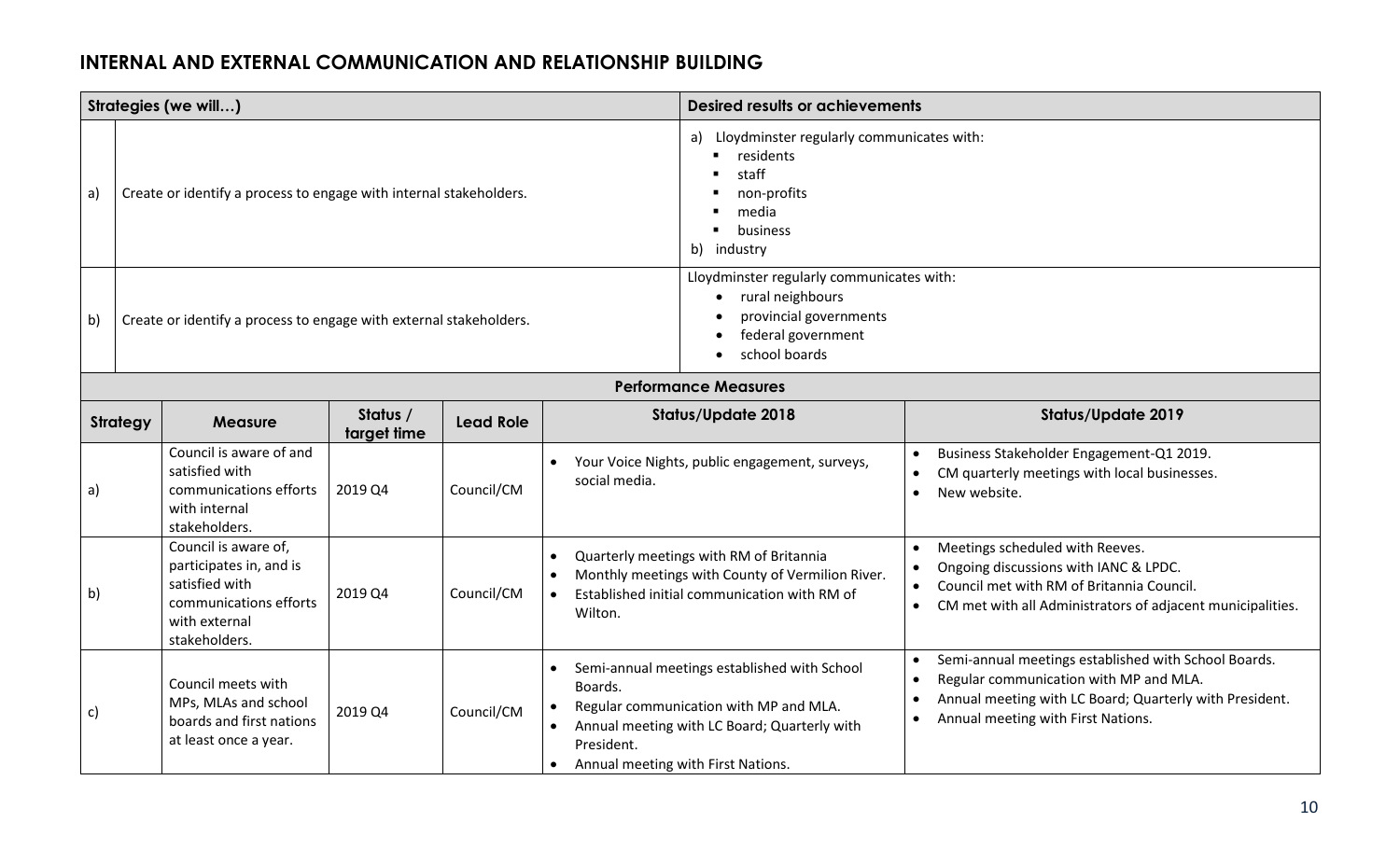#### **ECONOMIC DEVELOPMENT**

|    | Strategies (we will)                                                             |                                                                                                 |                           |           |                                               | <b>Desired results or achievements</b>                                                                                                                                                                                                                                                                                                                                                                                                                                 |           |                                                                                                                                                                                                                                                                                                                                                                      |  |  |
|----|----------------------------------------------------------------------------------|-------------------------------------------------------------------------------------------------|---------------------------|-----------|-----------------------------------------------|------------------------------------------------------------------------------------------------------------------------------------------------------------------------------------------------------------------------------------------------------------------------------------------------------------------------------------------------------------------------------------------------------------------------------------------------------------------------|-----------|----------------------------------------------------------------------------------------------------------------------------------------------------------------------------------------------------------------------------------------------------------------------------------------------------------------------------------------------------------------------|--|--|
| a) |                                                                                  | Provide guidance to economic development within the City.                                       |                           |           |                                               | Lloydminster's economic growth plan is kept current.<br>a)<br>Stakeholders have input into how business should grow.<br>b)<br>An economic advisory group provides input into economic development.<br>C)<br>Statutory plans encourage businesses to locate in Lloydminster.<br>d)                                                                                                                                                                                      |           |                                                                                                                                                                                                                                                                                                                                                                      |  |  |
| b) |                                                                                  | Encourage the growth of regional tourism.                                                       |                           |           |                                               | Nearby municipalities work together to encourage visitors to come to the region.<br>a)                                                                                                                                                                                                                                                                                                                                                                                 |           |                                                                                                                                                                                                                                                                                                                                                                      |  |  |
| c) | Market the benefits of locating in Lloydminster.                                 |                                                                                                 |                           |           |                                               | Marketing strategy identifies and promotes business benefits in the City and Region.<br>a)                                                                                                                                                                                                                                                                                                                                                                             |           |                                                                                                                                                                                                                                                                                                                                                                      |  |  |
| d) |                                                                                  | Work to make elected officials staff ambassadors for Lloydminster.                              |                           |           | a)                                            |                                                                                                                                                                                                                                                                                                                                                                                                                                                                        |           | Council and relevant staff are provided with focused economic development training opportunities.                                                                                                                                                                                                                                                                    |  |  |
|    | <b>Performance Measures</b>                                                      |                                                                                                 |                           |           |                                               |                                                                                                                                                                                                                                                                                                                                                                                                                                                                        |           |                                                                                                                                                                                                                                                                                                                                                                      |  |  |
|    | Status /<br><b>Strategy</b><br><b>Lead Role</b><br><b>Measure</b><br>target time |                                                                                                 | <b>Status/Update 2018</b> |           | <b>Status/Update 2019</b>                     |                                                                                                                                                                                                                                                                                                                                                                                                                                                                        |           |                                                                                                                                                                                                                                                                                                                                                                      |  |  |
| a) |                                                                                  | Council is aware of the<br>current regional growth<br>plan.                                     | 2020 Q4                   | <b>CM</b> | Process to re-enter JRGS; education with ISL. |                                                                                                                                                                                                                                                                                                                                                                                                                                                                        |           | Ongoing and moving in a positive direction.                                                                                                                                                                                                                                                                                                                          |  |  |
| a) |                                                                                  | <b>Chamber of Commerce</b><br>is an active partner in<br>economic development<br>with the city. | 2019 Q2                   | <b>CM</b> |                                               | Continuing to build relationship between Economic<br>Development Officer and the Chamber of<br>Commerce. The Chamber of Commerce is an active<br>stakeholder in the Economic Development Strategic<br>Planning. Economic Development is engaging the<br>Chamber and its members on opportunities through<br>AB Government. The Economic Development Officer<br>has been asked to be on the planning Committee for<br>the 2018 Economic Partnership Summit in the fall. | $\bullet$ | Economic Development, The Chamber of Commerce<br>along with StartUp Lloydminster, Alberta Innovates and<br>Community Futures meet every third Wednesday of the<br>month.<br>Economic Development Officer sits on the 2019<br>Economic Partnership Summit Committee.<br>Economic Development budget committed to the<br><b>Chamber of Commerce's Business Awards.</b> |  |  |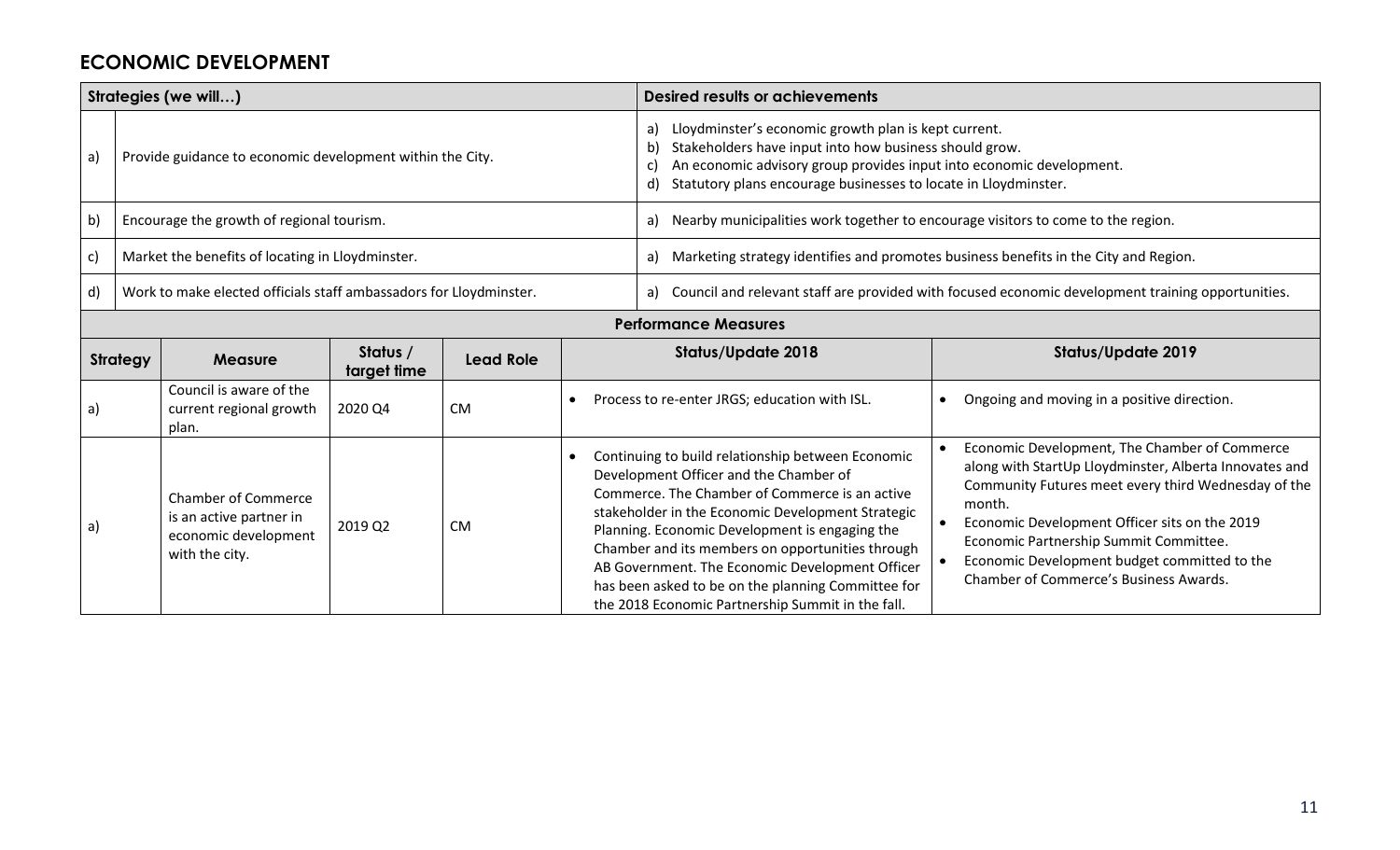| a) | Council establishes an<br>economic development<br>advisory committee (or<br>equivalent) | 2019 Q1 | <b>CDS</b> | Through the Economic Development Strategic Plan,<br>community stakeholders were engaged through the<br>interview process. The Economic Development<br>Strategic Plan will guide the parameters around what<br>kind of advisory committee will be developed.                                                   | Strategic Plan for Economic Development completed -<br>Q1 2019.<br>Ongoing discussions with local business and<br>$\bullet$<br>stakeholders.<br>Quarterly Business Retention and Expansion Luncheons<br>$\bullet$<br>with businesses across all sectors.<br>Council to act as Advisory Committee to Economic<br>Development. Economic Development department<br>reaching out to local experts/champions when<br>necessary.                                                                                                                                                                                                                                                                                                                                                                                                                                                                                                                                                                                                                                                                                                                                                                                                                    |
|----|-----------------------------------------------------------------------------------------|---------|------------|---------------------------------------------------------------------------------------------------------------------------------------------------------------------------------------------------------------------------------------------------------------------------------------------------------------|-----------------------------------------------------------------------------------------------------------------------------------------------------------------------------------------------------------------------------------------------------------------------------------------------------------------------------------------------------------------------------------------------------------------------------------------------------------------------------------------------------------------------------------------------------------------------------------------------------------------------------------------------------------------------------------------------------------------------------------------------------------------------------------------------------------------------------------------------------------------------------------------------------------------------------------------------------------------------------------------------------------------------------------------------------------------------------------------------------------------------------------------------------------------------------------------------------------------------------------------------|
| a) | <b>Business considers</b><br>Lloydminster to be<br>'open for business.'                 | 2018 Q2 | CM/CDS     | Currently streamlining and organizing process and<br>procedures for development and redevelopment.<br>The website is being updated, along with distribution<br>of a newsletter and the use of social media.<br>Consideration for a community-based survey in<br>partnership of business survey in Q1 of 2019. | Q4 2018 Economic Development works with Business<br>licensing to implement form changes including<br>completing mandatory contact info and the addition of<br>NAICS classification.<br>The City's Economic Development Mission and purpose<br>$\bullet$<br>is "Actively delivering timely and effective information<br>and services to attract, secure and retain business<br>investment".<br>As part of the Economic Development Strategic<br>planning we asked business stakeholders from across<br>all sectors including construction, retail, agriculture, oil<br>& gas, health and wellness, food and beverage,<br>accommodation and those in the non-profit sector,<br>how we as the City grow the economy. The responses<br>varied but many of the stakeholders talked about<br>improved communication from the City to existing<br>business, specifically processes and opportunities<br>related to business, and how important this was for<br>business retention and growth.<br>In Q1 On March 26, 2019 the first annual "Your City,<br>Your Business" was held, this business stakeholder<br>event improves communication and engagement with<br>our local business community and aids in future<br>business retention and growth. |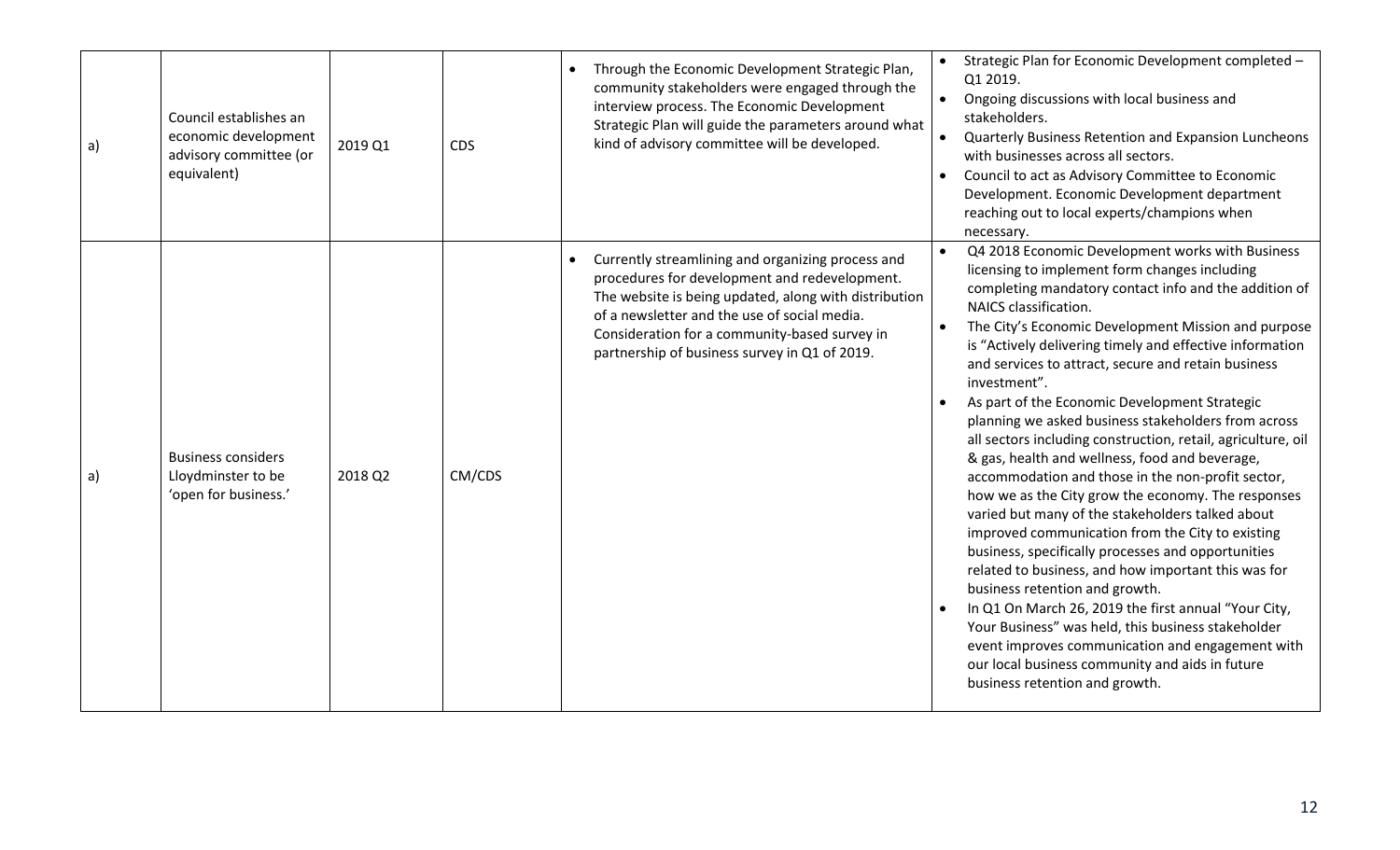| $\mathsf{b}$  | Regional tourism<br>strategy is in place and<br>being acted upon.                                               | 2018 Q4 | CM/CDS | Discussion about this in the Economic Development<br>Strategic Planning. This will require budget allocation<br>and resources, moving the timeline to Q4 2019. | The City of Lloydminster has supported the County of<br>Vermilion River in a grant application through Tourism<br>Growth Innovation Fund (Alberta Culture and Tourism)<br>for a Tourism Opportunity Assessment. The grant was<br>awarded, and a consultant is being hired to do a<br>research-based tourism assessment of the region. The<br>study will identify opportunities and challenges, and a<br>gap analysis of tourism products/services. This<br>document will be guiding document of our current<br>state to move forward with a regional tourism strategy. |
|---------------|-----------------------------------------------------------------------------------------------------------------|---------|--------|----------------------------------------------------------------------------------------------------------------------------------------------------------------|------------------------------------------------------------------------------------------------------------------------------------------------------------------------------------------------------------------------------------------------------------------------------------------------------------------------------------------------------------------------------------------------------------------------------------------------------------------------------------------------------------------------------------------------------------------------|
| $\mathsf{c})$ | Area municipalities<br>approve a regional<br>business marketing<br>strategy.                                    | 2018 Q4 | CM/CDS | Approved for membership to the Alberta Hub.<br>Partnering with surrounding RMs, municipalities and<br>County on a CARES application Q2 2019                    | Lloydminster joined the Alberta HUB. HUB's mission<br>and mandate is promoting and facilitate economic<br>development that supports business and enhances the<br>quality of life and environment of its member<br>communities.<br>In joining HUB, Lloydminster was added to the regional<br>map. Community Profile, Investment Fact Sheet and<br>Lifestyles Fact Sheets developed for Lloydminster as<br>part of the overall regional marketing strategy.                                                                                                              |
| $\mathsf{d}$  | 75% of elected officials<br>and relevant members<br>of administration take<br>economic development<br>training. | 2018 Q4 | CM/CDS | Currently two elected officials have completed<br>training.                                                                                                    | Mayor Aalbers, Councillor Fagnan and Councillor<br>Torresan competed EDA's Elected Official Economic<br>Development Training.<br>Councillor Diachuk attended the 2019 EDA Conference.<br>Councillor Brown-Munro received the Economic<br>Development MLDP course through SUMA.                                                                                                                                                                                                                                                                                         |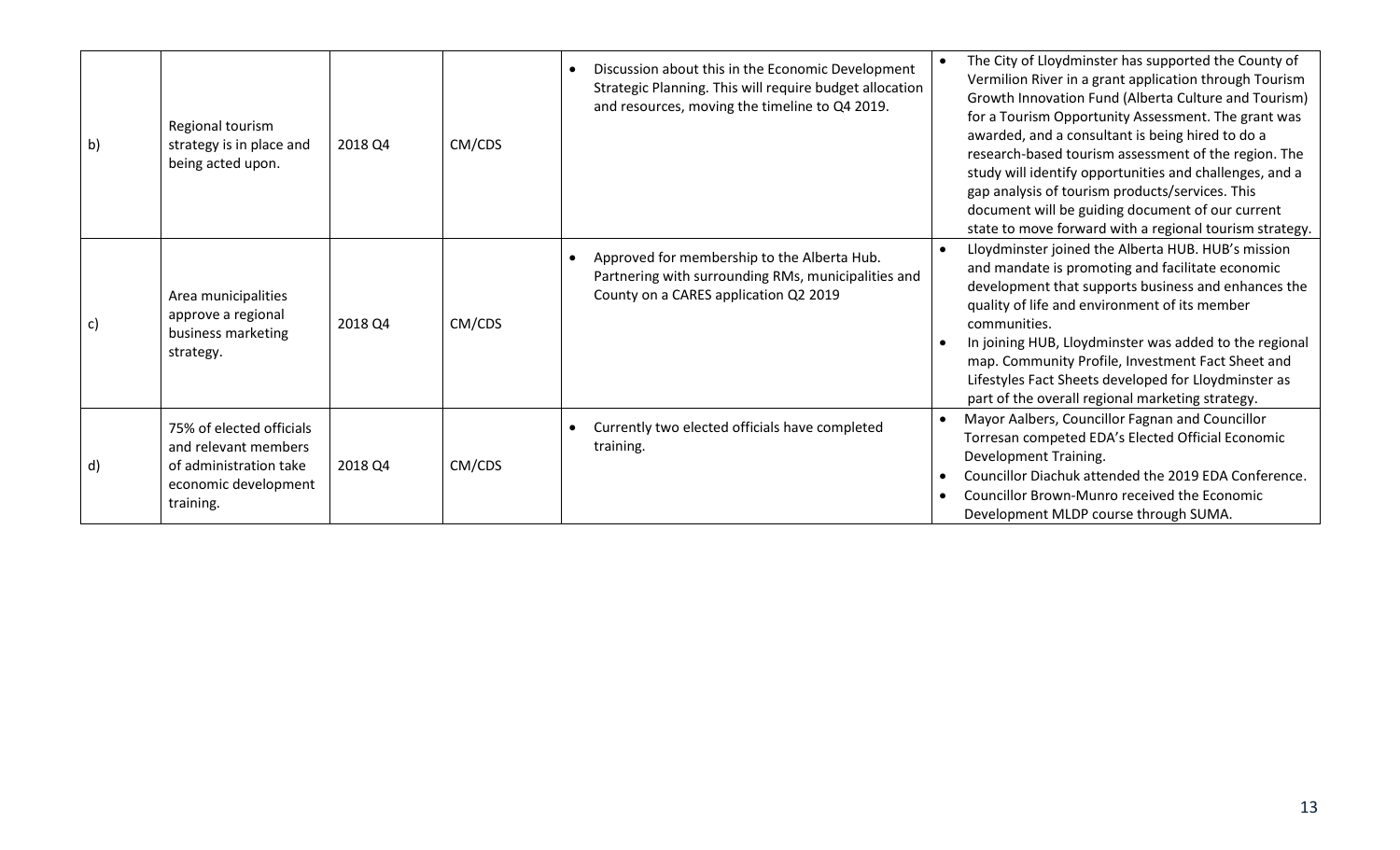## **ATTRACTING AND HOSTING EVENTS**

| Strategies (we will) |                                                                      |                                                                                                                                            |                         |              | <b>Desired results or achievements</b>                                                                                                                                                                                                                                                                                                                              |                                                                                                                                                                                                               |  |  |  |
|----------------------|----------------------------------------------------------------------|--------------------------------------------------------------------------------------------------------------------------------------------|-------------------------|--------------|---------------------------------------------------------------------------------------------------------------------------------------------------------------------------------------------------------------------------------------------------------------------------------------------------------------------------------------------------------------------|---------------------------------------------------------------------------------------------------------------------------------------------------------------------------------------------------------------|--|--|--|
| a)                   |                                                                      | Bid to host more and high-profile provincial and national<br>sport and cultural events.                                                    |                         |              | a) Event attraction and hosting policy is created.                                                                                                                                                                                                                                                                                                                  |                                                                                                                                                                                                               |  |  |  |
| b)                   |                                                                      | Ensure that the benefits of event hosting outweigh the<br>costs to local citizens and businesses.                                          |                         |              | Net revenue is generated from visitors.<br>a)<br>b) Citizens and businesses see benefit in hosting events.                                                                                                                                                                                                                                                          |                                                                                                                                                                                                               |  |  |  |
| $\mathsf{c})$        | Develop city marketing specifically targeted to event<br>attraction. |                                                                                                                                            |                         |              | Partner municipalities, groups, and businesses collaborate to identify and attract events to the region.<br>a)<br>A targeted website is created.<br>b)<br>Sponsorship guidelines that can be adapted to events are created.<br>c)                                                                                                                                   |                                                                                                                                                                                                               |  |  |  |
|                      |                                                                      |                                                                                                                                            |                         |              | <b>Performance Measures</b>                                                                                                                                                                                                                                                                                                                                         |                                                                                                                                                                                                               |  |  |  |
|                      | Strategy                                                             | <b>Measure</b>                                                                                                                             | Status /<br>target time | Lead<br>Role | Status/Update 2018                                                                                                                                                                                                                                                                                                                                                  | <b>Status/Update 2019</b>                                                                                                                                                                                     |  |  |  |
| a)                   |                                                                      | Council considers an<br>event attraction and<br>hosting policy.                                                                            | 2019 Q3                 | <b>CDS</b>   | Researching other municipalities' event attraction and<br>hosting policy to begin drafting a policy. When drafting the<br>policy, will ensure the policy is a good fit for the community<br>and is drafted with consideration to available resources.                                                                                                               | Due to time constraints, this was not finalized in 2018,<br>however the process of researching other municipalities as<br>a guide to draft a policy will be initiated and finalized in<br>2019.               |  |  |  |
| b)                   |                                                                      | Council considers<br>implementing a<br>destination marketing<br>levy.                                                                      | 2020                    | CM/CDS       | The Economic Development Strategic Plan will give<br>guidance on developing a Destination Marketing Fee<br>(DMF). This process will require more stakeholder<br>engagement as well as the creation of a DMF Bylaw. A new<br>target time line should be considered for Q2 2019.<br>Mayor held initial meeting with hotel vendors; further<br>investigation required. | Presentation by Alberta AAHA done in Q4 2018 and Council<br>advised of no further action at that time.                                                                                                        |  |  |  |
| b)                   |                                                                      | 75% of surveyed<br>citizens indicate they<br>are satisfied or very<br>satisfied with the level<br>of support provided to<br>event hosting. | 2019 Q2                 | <b>COS</b>   | Survey to be completed within timelines noted.<br>$\bullet$                                                                                                                                                                                                                                                                                                         | Economic Development to work with Communications on<br>event-specific social media "quick polls" to monitor and<br>gage event support satisfaction.<br>Recommend deferring this item to Q3 2019.<br>$\bullet$ |  |  |  |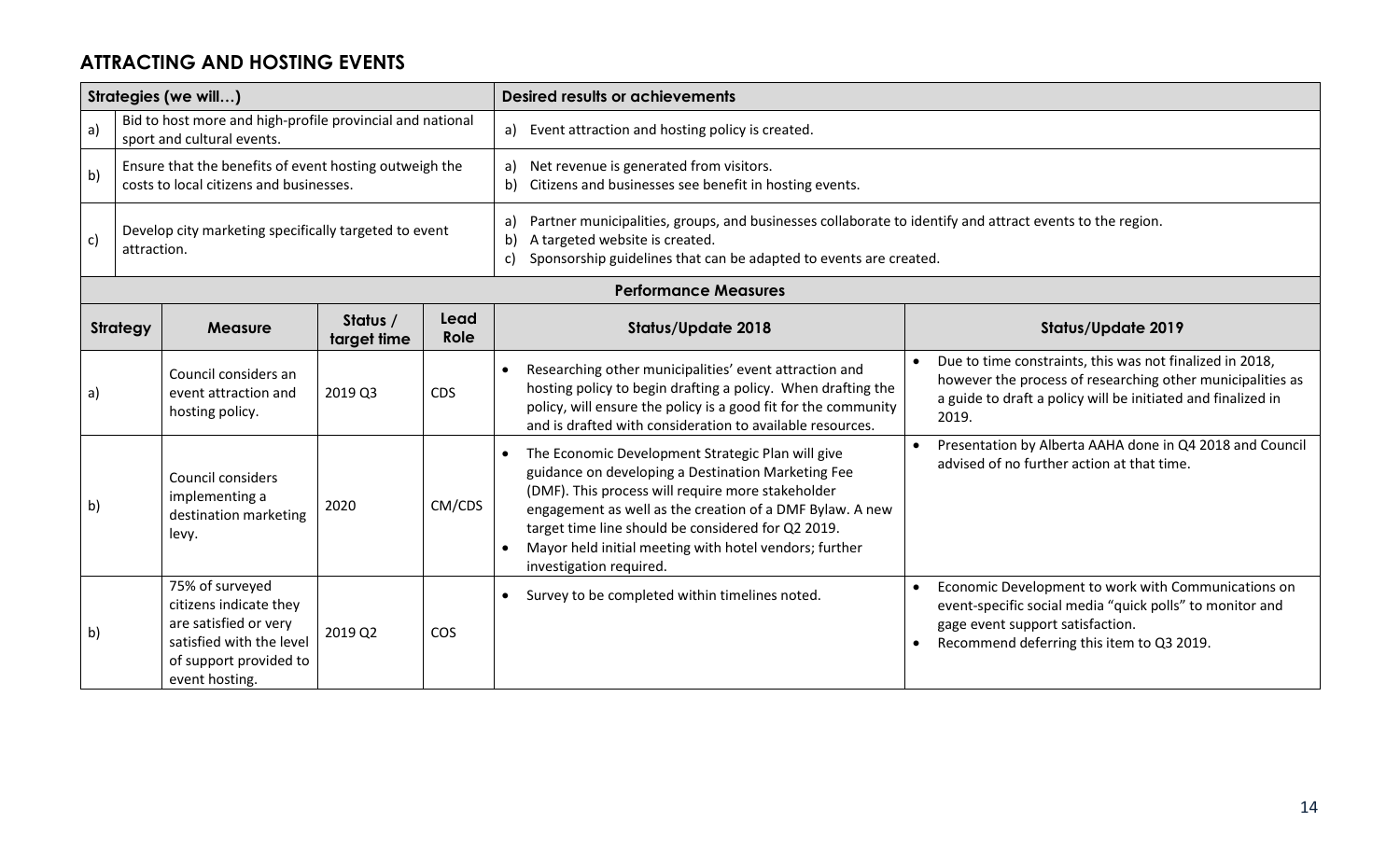| c) | Three net new<br>provincial or national<br>events are attracted<br>to the region. | 2019 Q2 | <b>CDS</b> | 2020 SK Summer Games<br>$\bullet$<br>Non-profit sporting organizations have discussed interested<br>in hold events in 2019.<br>Citizen Ceremony will be held October 2018.<br>$\bullet$                                     | 2019 Lloydminster Minor Ball hosting Canadian Westerns<br>Baseball Championship Under 15 boys.<br>2020 Sask Games work is well underway.<br>$\bullet$<br>2020 U13 Canadian Western baseball championship Under<br>13 boys (being bid on by local club).<br>2021 ESSO Cup (Midget Females) being bid for by Local<br>$\bullet$<br>Hockey organization.<br>Current Esso Cup 2021 bid submitted.<br>Ongoing 2020 Summer Games preparation.<br>Rugby 15's Provincial's Tier 1-111 June 2020.                                                                                                                                                                                                      |
|----|-----------------------------------------------------------------------------------|---------|------------|-----------------------------------------------------------------------------------------------------------------------------------------------------------------------------------------------------------------------------|-----------------------------------------------------------------------------------------------------------------------------------------------------------------------------------------------------------------------------------------------------------------------------------------------------------------------------------------------------------------------------------------------------------------------------------------------------------------------------------------------------------------------------------------------------------------------------------------------------------------------------------------------------------------------------------------------|
| c) | Website is online.                                                                | 2019 Q1 | COS/CDS    | City's new website is complete. Will be working with<br>Economic Development to assess need for additional<br>subsidiary pages for the website relating to Economic<br>Development including attracting and hosting events. | Q1 2019 Discover Lloydminster Brand Partnership is<br>executed, existing website and social to be used for general<br>resident/visitor attraction. Print guide to be distributed to<br>Lloydminster event and conference delegates upon request<br>Q2 2019 Discover Lloydminster Video assets created to be<br>$\bullet$<br>used in bid development.<br>Recommendation that a stand-alone Event Hosting specific<br>website development be moved to a 2020 Strategy to be<br>completed after the completion of an event-hosting<br>strategy.<br>Basic site content is in place. Communications working with<br>Economic Development to develop content for EcDec/Land<br>Division site pages. |
| C) | High-level sponsorship<br>guidelines are<br>created.                              | 2018 Q3 | <b>CDS</b> | Reviewing current sponsorship policy.<br>$\bullet$                                                                                                                                                                          | Sponsorship Policy has been passed.                                                                                                                                                                                                                                                                                                                                                                                                                                                                                                                                                                                                                                                           |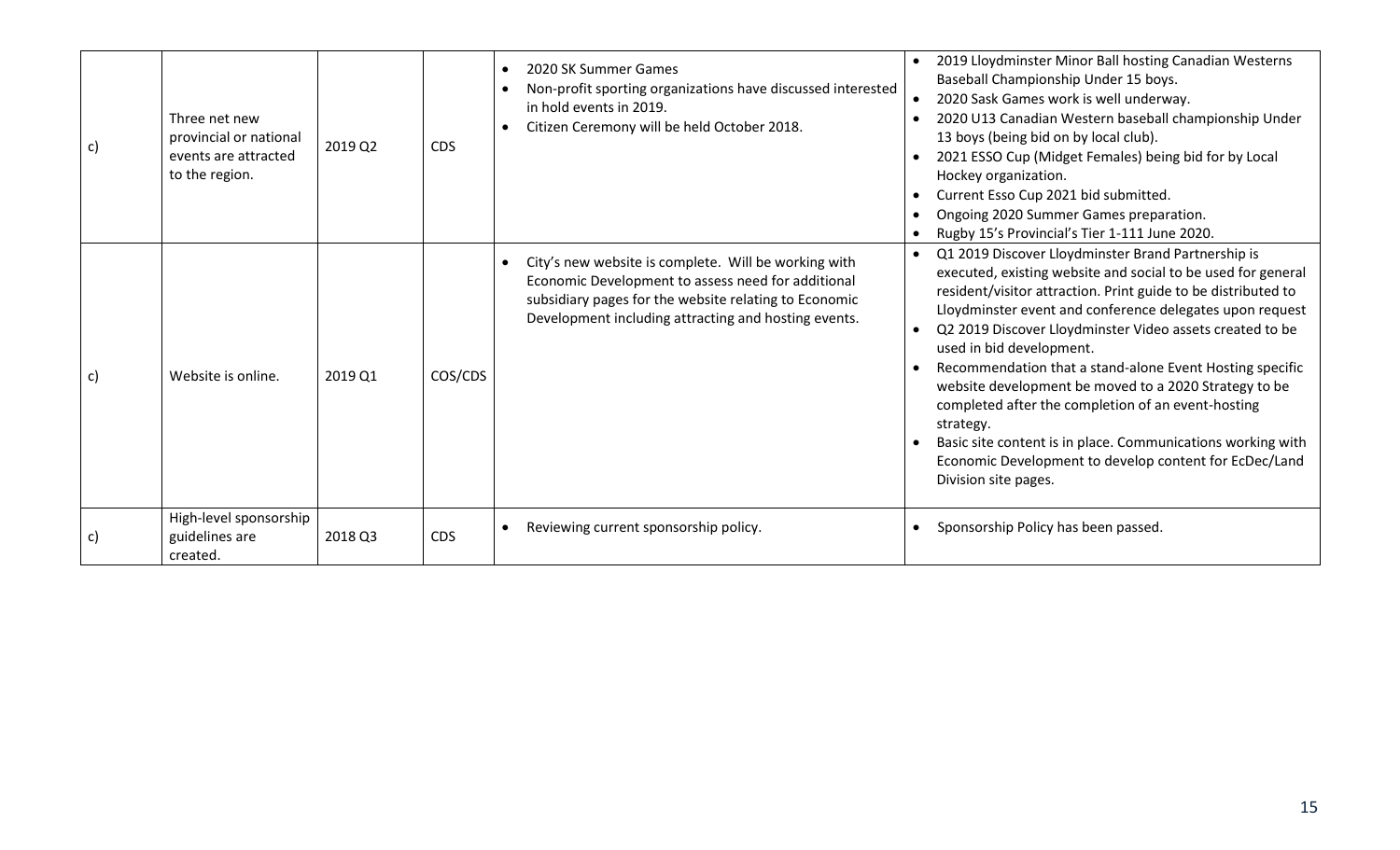#### **LAND DEVELOPMENT**

|    |                             | Strategies (we will)                                                       |                         |                  |                    | <b>Desired results or achievements</b>                                                                                                                                                                                     |                                                                                                                                                                                                                                                                                                   |  |  |  |  |  |
|----|-----------------------------|----------------------------------------------------------------------------|-------------------------|------------------|--------------------|----------------------------------------------------------------------------------------------------------------------------------------------------------------------------------------------------------------------------|---------------------------------------------------------------------------------------------------------------------------------------------------------------------------------------------------------------------------------------------------------------------------------------------------|--|--|--|--|--|
| a) |                             | Ensure that structures are in created to guide sustainable growth.         |                         |                  |                    | The City's role in encouraging or discouraging growth is confirmed.<br>a)<br>Growth management policies, including the use of fiscal tools like offsite levies, are in place.<br>b)                                        |                                                                                                                                                                                                                                                                                                   |  |  |  |  |  |
| b) |                             | Work towards sustainable growth models.                                    |                         |                  |                    | a)<br>Innovative urban planning results in creative land use models.<br>b)                                                                                                                                                 | Density targets are used to encourage growth within existing city boundaries.                                                                                                                                                                                                                     |  |  |  |  |  |
| c) |                             | Determine the most prudent growth areas for the City.                      |                         |                  |                    | Determine anticipated City land needs for the next 50 years.<br>a)<br>Areas of geographical expansion are identified as early as possible.<br>b)<br>Annexations or amalgamations provide mutual benefit to partners.<br>C) |                                                                                                                                                                                                                                                                                                   |  |  |  |  |  |
|    | <b>Performance Measures</b> |                                                                            |                         |                  |                    |                                                                                                                                                                                                                            |                                                                                                                                                                                                                                                                                                   |  |  |  |  |  |
|    | <b>Strategy</b>             | <b>Measure</b>                                                             | Status /<br>target time | <b>Lead Role</b> |                    | <b>Status/Update 2018</b>                                                                                                                                                                                                  | <b>Status/Update 2019</b>                                                                                                                                                                                                                                                                         |  |  |  |  |  |
| a) |                             | Council considers a growth<br>management strategy.                         | 2020 Q4                 | CM/Ops           | $\bullet$<br>side. | Council continues to work with County of Vermilion<br>River; however, work required on Saskatchewan                                                                                                                        | Work continues on a Joint Growth Study with County<br>of Vermilion River, nothing has been started with RM<br>of Wilton or Britannia.<br>North East Area Structure Plan.<br>$\bullet$<br>Continual discussions on Annexation and Growth.<br>$\bullet$<br>Strategy with County of Vermilion River. |  |  |  |  |  |
| a) |                             | Council considers a growth<br>management policy.                           | 2020 Q4                 | CM/Ops           |                    | Council to review at future Council Meeting.                                                                                                                                                                               | This will progress after the adoption of the Joint<br>Growth Study.                                                                                                                                                                                                                               |  |  |  |  |  |
| a) |                             | Council review Capital<br>Projects Off-site Levy Policy.                   | 2019 Q4                 | CM/CDS           | $\bullet$          | Council to review at future Council Meeting.                                                                                                                                                                               | Updated Bylaw and related policy to be brought<br>forward mid 2019 for review and consideration.<br>Near completion, waiting on final funding for WWTP -<br>Q2 2019.                                                                                                                              |  |  |  |  |  |
| b) |                             | Council sets density targets.                                              | 2019 Q4                 | CDS/Ops          |                    | Council to review Population strategy completed in<br>JGS. Further review needed on Saskatchewan side                                                                                                                      | This is a part of the Joint Growth Study and will be part<br>of the presentation to Council later in 2019.                                                                                                                                                                                        |  |  |  |  |  |
| b) |                             | At least one (re)development<br>promotes increased<br>residential density. | 2020 Q1                 | CDS/Ops          |                    | Will be considered in a future development.                                                                                                                                                                                | Will be considered in a future development.                                                                                                                                                                                                                                                       |  |  |  |  |  |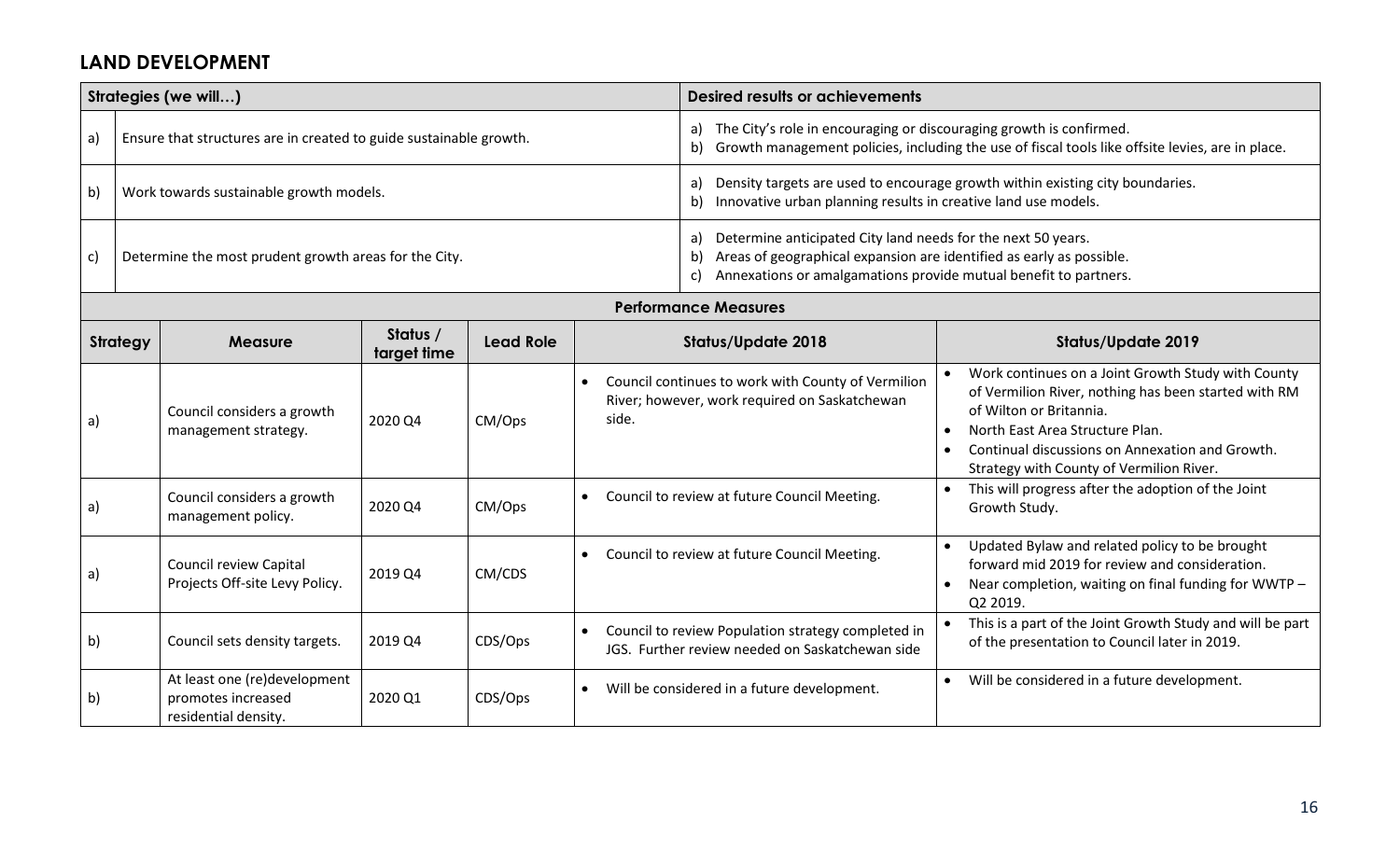| Long-term integrated land<br>use plans are considered by<br>Council. | 2018 Q4 | Ops        | Council to review at future Council Meeting.                                                    | This will need to be deferred until the Joint Growth<br>Study Strategy and Policy has been adopted (2020 Q4). |
|----------------------------------------------------------------------|---------|------------|-------------------------------------------------------------------------------------------------|---------------------------------------------------------------------------------------------------------------|
| Updated prospective land use<br>maps are created.                    | 2019 Q1 | Ops        | Council to review at future Council Meeting.                                                    | City will continue to update the land use maps as<br>required and as annexation finalizes.                    |
| Annexations or<br>amalgamations are not<br>contested.                | 2020 Q4 | Council/CM | Meetings have occurred with significant progress<br>on relations with negotiations to continue. | Ongoing<br>Meetings have occurred with significant progress on<br>relations with negotiations to continue.    |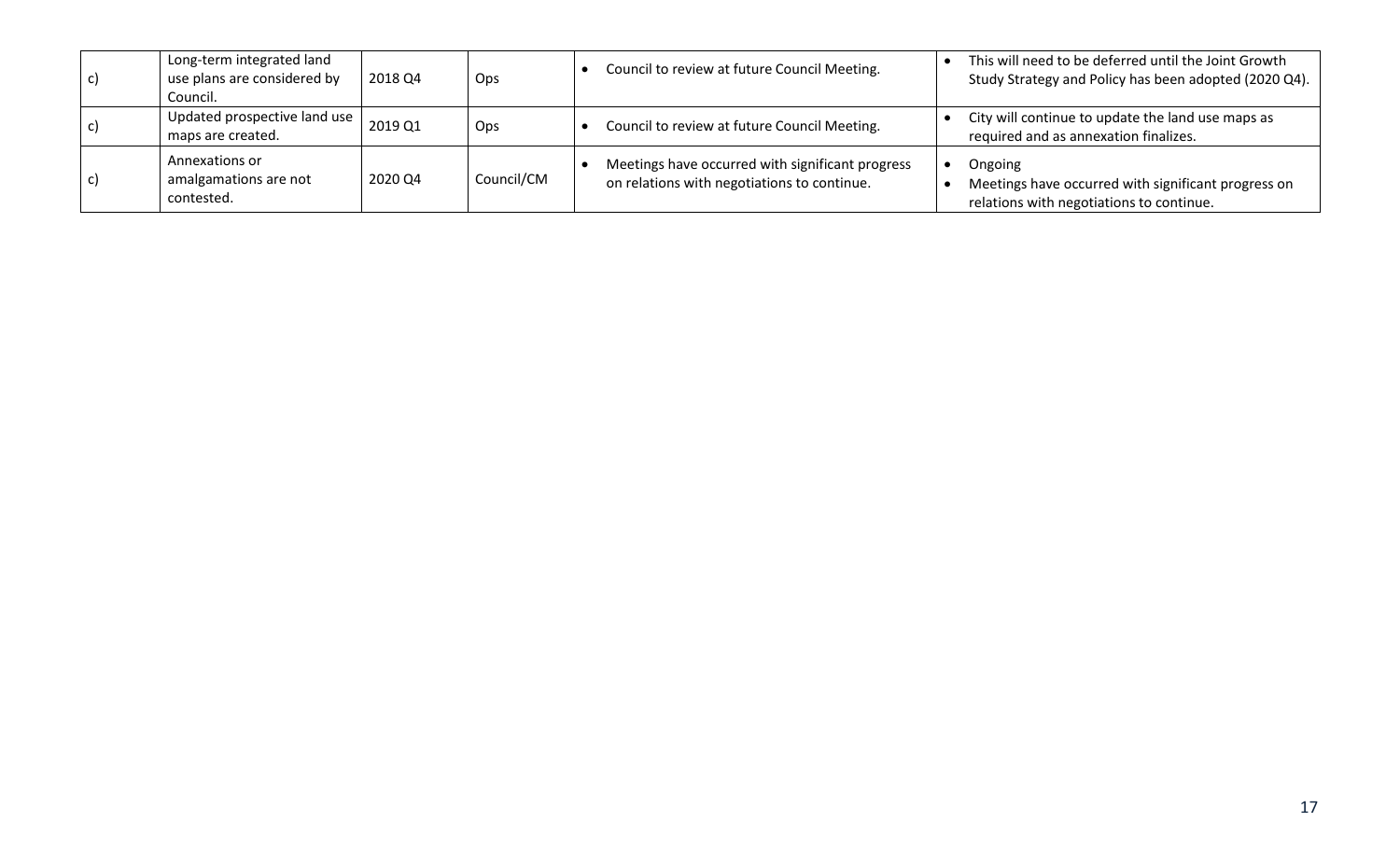#### **LAND DIVISION MODEL**

|                             |                                                                                  | Strategies (we will)                                                                         |         |             |                                             | <b>Desired Results or achievements</b>                                                                                                                            |                                                                                                                                                                                                                  |  |  |
|-----------------------------|----------------------------------------------------------------------------------|----------------------------------------------------------------------------------------------|---------|-------------|---------------------------------------------|-------------------------------------------------------------------------------------------------------------------------------------------------------------------|------------------------------------------------------------------------------------------------------------------------------------------------------------------------------------------------------------------|--|--|
| a)                          | land.                                                                            | Determine the most appropriate model for management and sale of City-owned                   |         |             |                                             | Land Division provides maximum return to the City.<br>a)<br>Developable land is exploited in alignment with the City's sustainable future plans.<br>b)            |                                                                                                                                                                                                                  |  |  |
| b)                          |                                                                                  | Incorporate land sales into City reserves.                                                   |         |             |                                             | a) A portion of land sales is used as an income stream into City reserves.                                                                                        |                                                                                                                                                                                                                  |  |  |
| <b>Performance Measures</b> |                                                                                  |                                                                                              |         |             |                                             |                                                                                                                                                                   |                                                                                                                                                                                                                  |  |  |
|                             | Status /<br><b>Lead Role</b><br><b>Strategy</b><br><b>Measure</b><br>target time |                                                                                              |         |             |                                             | <b>Status/Update 2018</b>                                                                                                                                         | <b>Status Update 2019</b>                                                                                                                                                                                        |  |  |
| a)                          |                                                                                  | Council chooses an<br>option based on<br>available land<br>development<br>models.            | 2018 Q4 | Council/CDS | within Economic Development.                | Once the Economic Development Strategic Plan is<br>complete, this will help define Land Division and its role                                                     | Economic Development Strategic Plan Accepted Q1<br>2019. Land Division a pillar within the Economic<br>Development Strategic Plan.<br>Land development to be branded, promoted and<br>marketed as Land Division. |  |  |
| $\mathsf{a}$                |                                                                                  | City-owned land is<br>sold or developed in<br>alignment with<br>achieving city goals.        | 2018 Q4 | <b>CDS</b>  |                                             | The City will continue to be in the land business. Will<br>work on policy to help develop guidelines in selling raw<br>land or developed land and acquiring land. | Ongoing<br>$\bullet$                                                                                                                                                                                             |  |  |
| b)                          |                                                                                  | Reserves policies<br>require a portion of<br>land sales to be<br>retained for future<br>use. | 2018 Q4 | <b>CFO</b>  | Not yet underway<br>Carried forward to 2019 |                                                                                                                                                                   | Will review as part of the creation of the policy for<br>reserves as a whole and reallocate reserves if necessary<br>$Q2$ .                                                                                      |  |  |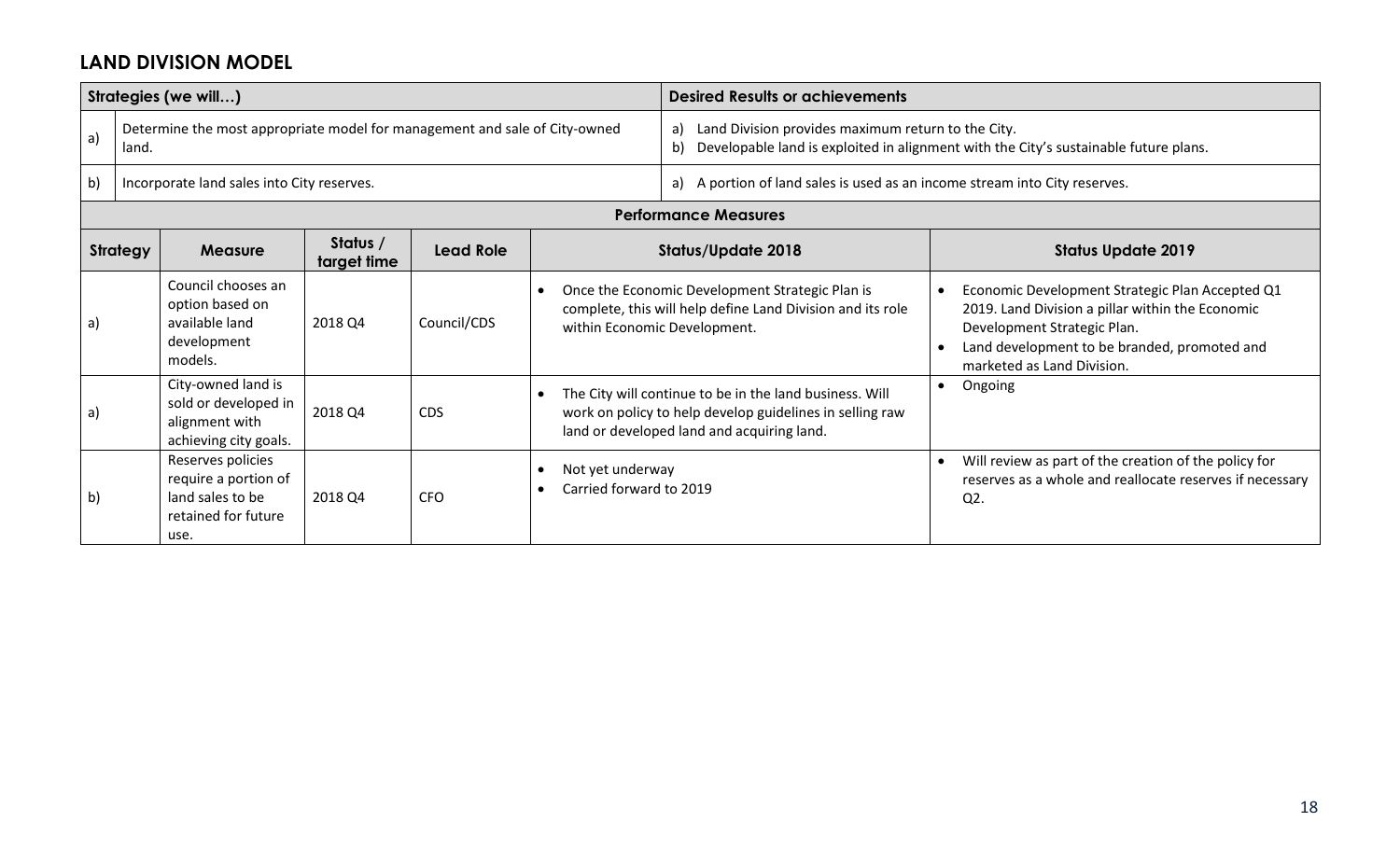#### **UTILITY UPGRADES**

|    |                                                                                           | Strategies (we will)                                                               |                                                                           |                                                                                                                                                             |                                                                                                                                                                                                 | <b>Desired results or achievements</b>                                                                                                                                                                                                               |  |                                                                                                                                                                                                                  |
|----|-------------------------------------------------------------------------------------------|------------------------------------------------------------------------------------|---------------------------------------------------------------------------|-------------------------------------------------------------------------------------------------------------------------------------------------------------|-------------------------------------------------------------------------------------------------------------------------------------------------------------------------------------------------|------------------------------------------------------------------------------------------------------------------------------------------------------------------------------------------------------------------------------------------------------|--|------------------------------------------------------------------------------------------------------------------------------------------------------------------------------------------------------------------|
| a) |                                                                                           | Determine a funding model for upgrades to the wastewater treatment plant.          |                                                                           |                                                                                                                                                             |                                                                                                                                                                                                 | Wastewater plant funding options study and recommendations is completed.<br>a)<br>Infrastructure grant funding options are identified and explored.<br>b)<br>Wastewater treatments plant maintains certification.<br>C)                              |  |                                                                                                                                                                                                                  |
| b) |                                                                                           | Explore creation of municipally-owned utility corporation.                         |                                                                           |                                                                                                                                                             |                                                                                                                                                                                                 | Utilities are managed under the most appropriate structure.<br>a)                                                                                                                                                                                    |  |                                                                                                                                                                                                                  |
| C) | Explore regional service agreement for various utilities.                                 |                                                                                    |                                                                           |                                                                                                                                                             |                                                                                                                                                                                                 | Benefits and costs of service delivery are available to regional partners.<br>a)                                                                                                                                                                     |  |                                                                                                                                                                                                                  |
|    |                                                                                           |                                                                                    |                                                                           |                                                                                                                                                             |                                                                                                                                                                                                 | <b>Performance Measures</b>                                                                                                                                                                                                                          |  |                                                                                                                                                                                                                  |
|    | <b>Strategy</b>                                                                           | <b>Measure</b>                                                                     | Status /<br>target time                                                   | <b>Lead Role</b>                                                                                                                                            | <b>Status/Update 2018</b>                                                                                                                                                                       |                                                                                                                                                                                                                                                      |  | <b>Status/Update 2019</b>                                                                                                                                                                                        |
| a) |                                                                                           | Funding options<br>study is<br>completed.                                          | 2018 Q3                                                                   | Ops                                                                                                                                                         | The best option is the City receiving funds from both<br>provinces and the federal government covering 2/3 of the<br>proposed cost, with the City contributing the final 1/3<br>from borrowing. |                                                                                                                                                                                                                                                      |  | Ongoing                                                                                                                                                                                                          |
| a) | Applications have<br>been submitted<br>2019 Q2<br>CFO/Ops<br>for any available<br>grants. |                                                                                    | Water/Wastewater Partnership.<br>Continue to explore grants for the WWTP. | Applications have been made to both the Alberta and<br>Saskatchewan's New Building Canada Fund. Additional<br>application was made to the Alberta Municipal |                                                                                                                                                                                                 | The City applied for additional funding through the Alberta<br>Investing in Canada Infrastructure Program.                                                                                                                                           |  |                                                                                                                                                                                                                  |
| a) |                                                                                           | Plan for upgrade<br>to wastewater<br>treatment plant<br>is approved by<br>council. | 2018 Q1                                                                   | Ops                                                                                                                                                         | $\bullet$<br>receiving sufficient funding.                                                                                                                                                      | Council approved the use of the project delivery method<br>of Integrated Project Delivery. The method will provide the<br>most efficient process for the design and construction of<br>the facility. The project is on hold pending the municipality |  | All work in relation to proceeding with the Integrated<br>Project Delivery process and the design and construction of<br>the new facility are awaiting approvals to start once the City<br>has received funding. |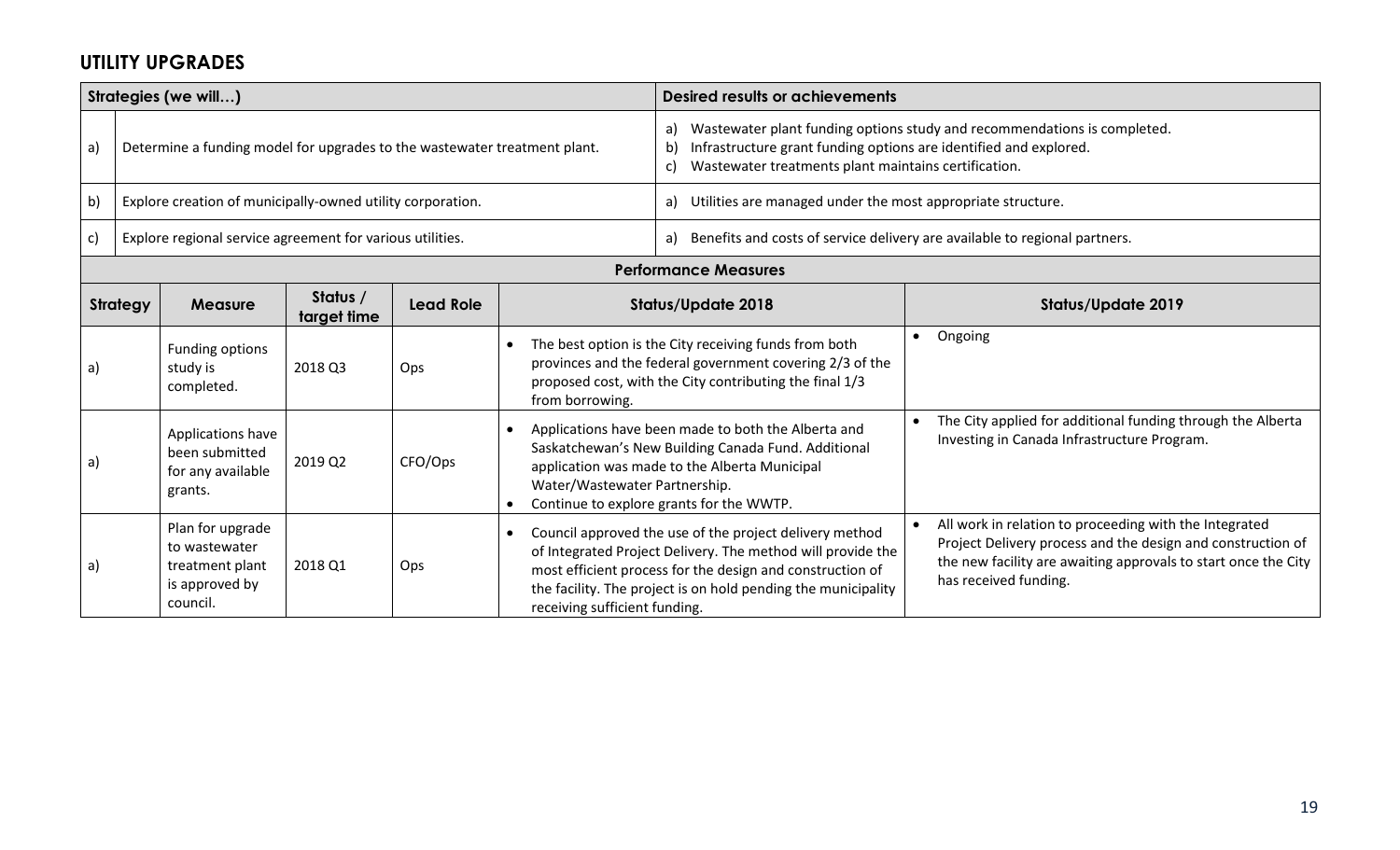| $\mathsf{b}$ | Council considers<br>alternative<br>structures for<br>managing<br>municipal<br>utilities.          | 2019 Q3 | Ops/CFO | There is a software program to explore better model. Due<br>to time constraints on Finance support for supporting the<br>model with numbers from Finance has been put on hold<br>until progress is made with the financial package. | 75% of financial data input has been completed along with<br>Capital expenditures identified in City Master Plans. A<br>number of utility model scenarios are set up for review,<br>however, additional data input is required to complete<br>modelling to determine if current utility fees meet future<br>Operating and Capital expenditures.<br>As part of the work to be completed in Asset Management<br>in 2019, a prioritization matrix will be established to assist<br>in prioritizing capital projects.<br>2019 Q3 review for implementation 2020 budget. |
|--------------|----------------------------------------------------------------------------------------------------|---------|---------|-------------------------------------------------------------------------------------------------------------------------------------------------------------------------------------------------------------------------------------|---------------------------------------------------------------------------------------------------------------------------------------------------------------------------------------------------------------------------------------------------------------------------------------------------------------------------------------------------------------------------------------------------------------------------------------------------------------------------------------------------------------------------------------------------------------------|
| c)           | Service delivery<br>options are<br>presented to<br>neighbouring<br>municipalities<br>and industry. | 2018 Q3 | CM/Ops  | MOU signed with Sask Water; ACE Agreement complete;<br>preliminary discussions on regional wastewater                                                                                                                               | Discussions continue with SaskWater and establishing an<br>agreement to be brought forward for consideration in 2019.<br>Continue discussions County of Vermilion River with<br>regional services.                                                                                                                                                                                                                                                                                                                                                                  |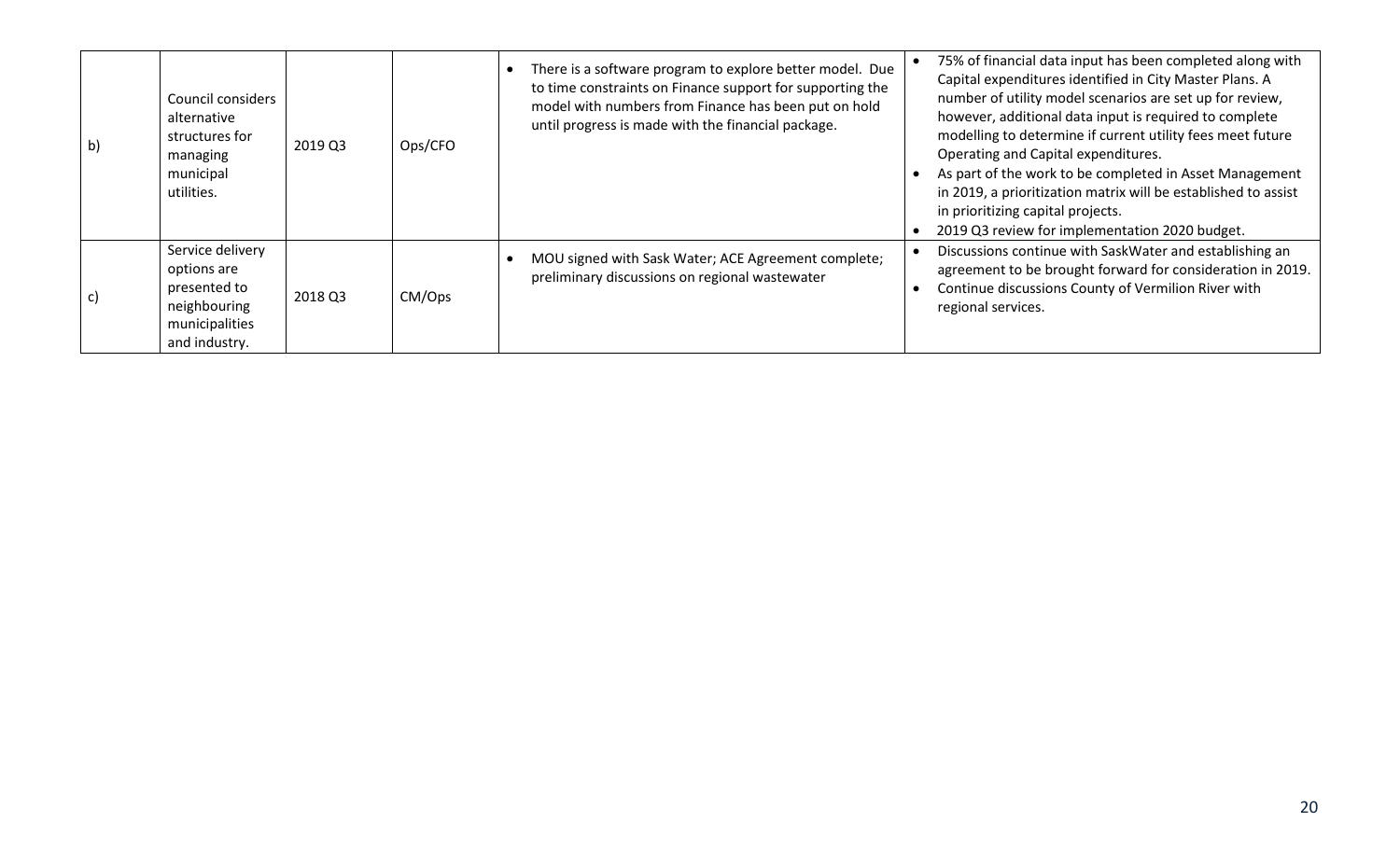#### **AIRPORT MANAGEMENT**

|                                                                                  | Strategies (we will)                                                                     |         |               |                                       | <b>Desired results or achievements</b>                                                                                                                                                                    |                                                                                                                                                                                                                                                                      |  |  |
|----------------------------------------------------------------------------------|------------------------------------------------------------------------------------------|---------|---------------|---------------------------------------|-----------------------------------------------------------------------------------------------------------------------------------------------------------------------------------------------------------|----------------------------------------------------------------------------------------------------------------------------------------------------------------------------------------------------------------------------------------------------------------------|--|--|
| a)                                                                               | Increase the use of the airport.                                                         |         |               |                                       | Recommendations from the 2016 Passenger Demand Study are developed.<br>a)<br>Specific recommendations are acted upon.<br>b)<br>Lloydminster airport is promoted to business and industry.<br>$\mathsf{c}$ |                                                                                                                                                                                                                                                                      |  |  |
| b)                                                                               | Explore options for increased scheduled service into the airport.                        |         |               |                                       | Citizens and business in Lloydminster have more options for flying out of the City.<br>a)                                                                                                                 |                                                                                                                                                                                                                                                                      |  |  |
| $\mathsf{C}$                                                                     | Create plans to upgrade the airport.                                                     |         |               |                                       | Runways, taxiways and aprons are certified for transport category aircraft.<br>a)<br>Landing system allows Category I or II ILS approaches.<br>b)<br>Published approaches allow all-weather use.<br>c)    |                                                                                                                                                                                                                                                                      |  |  |
|                                                                                  |                                                                                          |         |               |                                       | <b>Performance Measures</b>                                                                                                                                                                               |                                                                                                                                                                                                                                                                      |  |  |
| Status /<br><b>Strategy</b><br><b>Lead Role</b><br><b>Measure</b><br>target time |                                                                                          |         |               |                                       | <b>Status/Update 2018</b>                                                                                                                                                                                 | <b>Status/Update 2019</b>                                                                                                                                                                                                                                            |  |  |
| a)                                                                               | Council is aware of<br>recommendations<br>emerging from the<br>Passenger Demand<br>Study | Q4 2019 | Clerk/Ops     | airport demand.                       | Review update and conduct long-range survey on                                                                                                                                                            | • This item did not make the list of projects for 2019 and will<br>be considered into the 2020 Budget request.                                                                                                                                                       |  |  |
| a)                                                                               | City administration acts<br>on accepted<br>recommendations.                              | Q4 2019 | Clerk/Ops     | Provide Council with recommendations. |                                                                                                                                                                                                           | • Provide Council with recommendations.<br>$\bullet$ Ongoing - Q4 2019.                                                                                                                                                                                              |  |  |
| a)                                                                               | Lloydminster airport is<br>part of economic<br>development<br>strategies.                | Q4 2019 | <b>CDS</b>    | plan.                                 | Economic Development is incorporating this into their                                                                                                                                                     | Q1 Request for 25% Regional Aerotropolis Study project<br>support from the County of Vermilion River. Support<br>granted, 25% or \$37,500.00.<br>• Q2 Application for CARES funding for Regional Aerotropolis<br>Study.<br>• Q2 RFP for Regional Aerotropolis Study. |  |  |
| b)                                                                               | City or region meets<br>with at least two air<br>carriers about<br>scheduled service.    | Q3 2019 | Clerk/Ops/CDS | Sunday to Friday.                     | • As of June $21^{st}$ , the second air carrier started in<br>Lloydminster with active flights 6 days a week from                                                                                         | • One carrier has increased its flights to seven days per week.                                                                                                                                                                                                      |  |  |
| C)                                                                               | Airport infrastructure is<br>upgraded, or plans are<br>in place to do so.                | Q3 2019 | Clerk/Ops     | for the next 3 years                  | Transport Canada is reviewing runway upgrade for<br>2019 and City of Lloydminster is upgrading taxi ways                                                                                                  | City has been approved for \$5,200,000 runway upgrade to be<br>completed in 2019. Taxiway upgrades will be proceeding in<br>2019.                                                                                                                                    |  |  |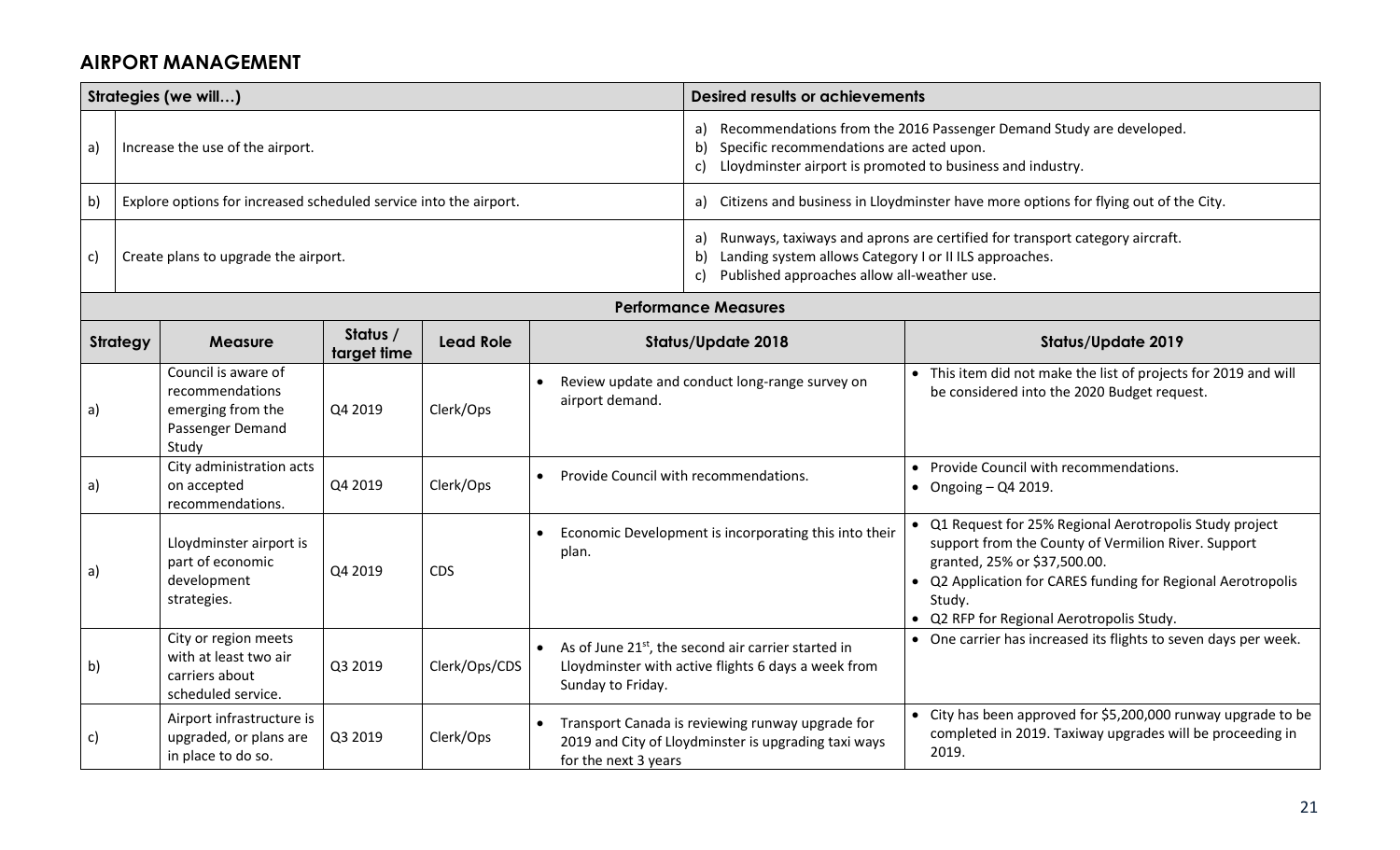| $\mathsf{c})$ | <b>Transport Canada</b><br>approves revisions to<br>airport landing<br>instrumentation. | Q3 2019 | Clerk | All aeronautical data for the Lloydminster Airport is<br>up to date and compliant with current Canadian<br><b>Aviation Regulations.</b><br>Runway approaches at the Lloydminster Airport<br>utilize the best Global Positioning Satellite System<br>currently available. The runway approaches initially<br>implemented and approved by Transport Canada in<br>2013 and there is only one better system available - a<br>radio-based system which provides an operational<br>cloud level only 50 feet lower than that of the current<br>system. This radio-based system has an initial cost<br>estimate range of \$3 to \$10 mil USD and could<br>foreseeably be replaced by GPS technology in the<br>future. The only growth that would ever affect the<br>current system would be to lengthen the runway,<br>thus geographically changing the approach locations. | All aeronautical data for the Lloydminster Airport is up to<br>date and compliant with current Canadian Aviation Security<br>Regulations.<br>The approach system currently in use is still the best Global<br>Positioning Satellite System available at the time of this<br>report.<br>There are no indicators of a need to consider a radio-based<br>system in the near or distant future. |
|---------------|-----------------------------------------------------------------------------------------|---------|-------|---------------------------------------------------------------------------------------------------------------------------------------------------------------------------------------------------------------------------------------------------------------------------------------------------------------------------------------------------------------------------------------------------------------------------------------------------------------------------------------------------------------------------------------------------------------------------------------------------------------------------------------------------------------------------------------------------------------------------------------------------------------------------------------------------------------------------------------------------------------------|---------------------------------------------------------------------------------------------------------------------------------------------------------------------------------------------------------------------------------------------------------------------------------------------------------------------------------------------------------------------------------------------|
| $\mathsf{c})$ | <b>Transport Canada</b><br>updates published<br>approaches.                             | Q3 2019 | Clerk | All aeronautical data for the Lloydminster Airport is<br>up to date and compliant with current Canadian<br>Aviation Regulations. Unless otherwise instructed,<br>Lloydminster Airport Aeronautical Data is at minimum<br>reviewed by Airport Staff on a quarterly basis and any<br>required update(s) will be submitted to NAV Canada.<br>NAV Canada will then publish the update in all<br>relevant aeronautical documents. There are no<br>forecasted amendments to the published<br>Lloydminster Airport runway approaches                                                                                                                                                                                                                                                                                                                                       | Data review schedule remains unchanged.<br>$\bullet$<br>All aeronautical data for the Lloydminster Airport is up to<br>$\bullet$<br>date and compliant with current Canadian Aviation Security<br>Regulations.<br>There are no forecasted amendments to the published<br>Lloydminster Airport runway approaches at the time of this<br>report.                                              |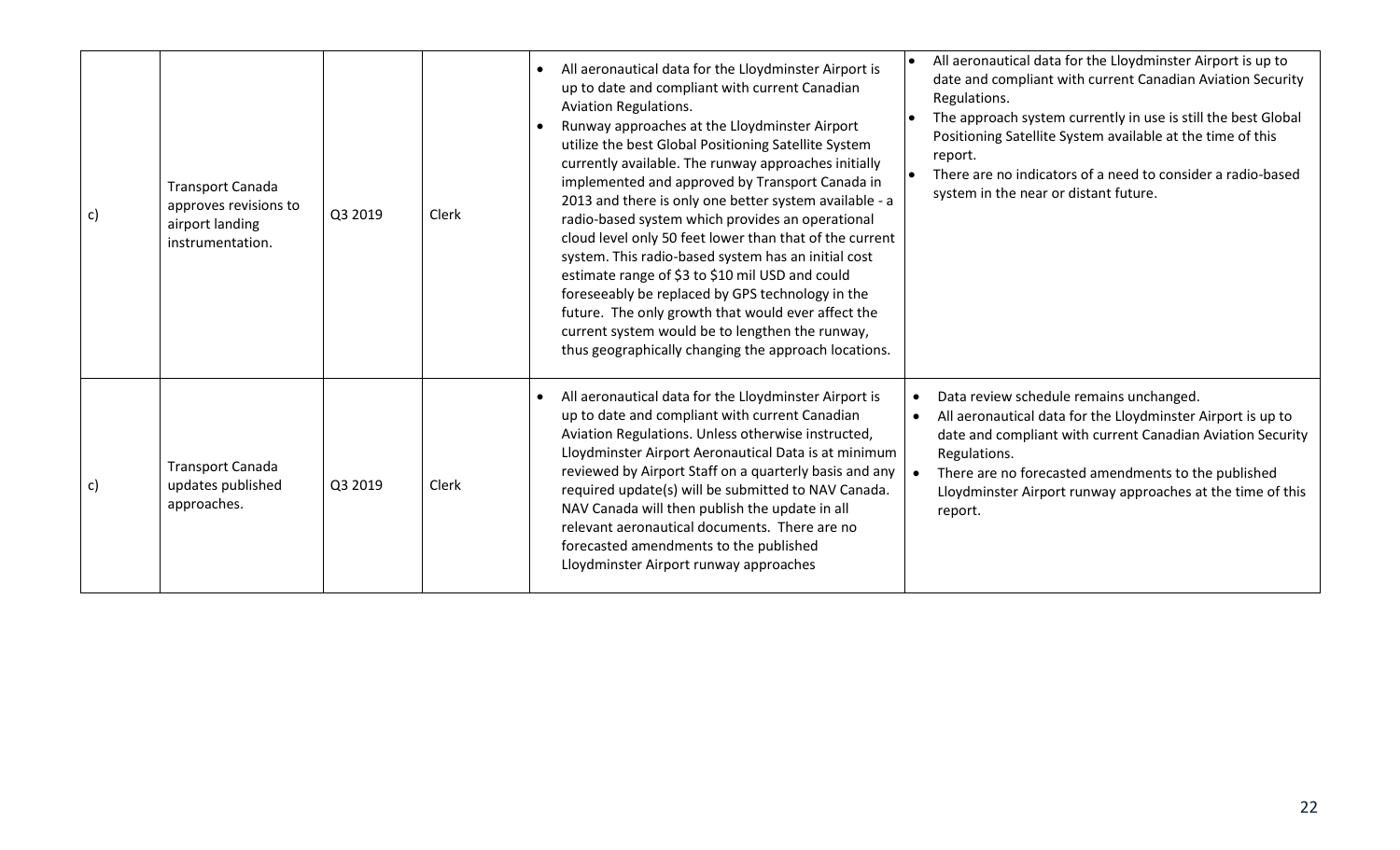## **LONG-RANGE CULTURAL FACILITY PLANNING**

|              |                 | Strategies (we will)                                                                                                       |                         |                  |                                                             | <b>Desired results or achievements</b>                                                                                                                                                                                                                                                                                                                                  |                                                                                                                                                                                                                                                                                                                                               |  |  |
|--------------|-----------------|----------------------------------------------------------------------------------------------------------------------------|-------------------------|------------------|-------------------------------------------------------------|-------------------------------------------------------------------------------------------------------------------------------------------------------------------------------------------------------------------------------------------------------------------------------------------------------------------------------------------------------------------------|-----------------------------------------------------------------------------------------------------------------------------------------------------------------------------------------------------------------------------------------------------------------------------------------------------------------------------------------------|--|--|
| a)           |                 | Determine the current state of all City cultural facilities.                                                               |                         |                  |                                                             | a) Gather data about facility life expectancy and operating costs in Work Tech.                                                                                                                                                                                                                                                                                         |                                                                                                                                                                                                                                                                                                                                               |  |  |
| b)           |                 | Provide direction on facility updating and management on a case-by-case basis.                                             |                         |                  |                                                             |                                                                                                                                                                                                                                                                                                                                                                         | a) Cultural Facility Usage and Suitability Policy is created.                                                                                                                                                                                                                                                                                 |  |  |
| c)           |                 | Identify options for facility usage, upgrade, and replacement.                                                             |                         |                  |                                                             |                                                                                                                                                                                                                                                                                                                                                                         | a) Actions required for each facility are identified and action begun.                                                                                                                                                                                                                                                                        |  |  |
| d)           |                 | Ensure that cultural facilities meet identified needs as closely as possible.                                              |                         |                  |                                                             |                                                                                                                                                                                                                                                                                                                                                                         | a) Stakeholders provide input into how facilities fit within in cultural fabric of the City and Region.                                                                                                                                                                                                                                       |  |  |
|              |                 |                                                                                                                            |                         |                  |                                                             | <b>Performance Measures</b>                                                                                                                                                                                                                                                                                                                                             |                                                                                                                                                                                                                                                                                                                                               |  |  |
|              | <b>Strategy</b> | <b>Measure</b>                                                                                                             | Status /<br>target time | <b>Lead Role</b> |                                                             | <b>Status/Update 2018</b>                                                                                                                                                                                                                                                                                                                                               | <b>Status/Update 2019</b>                                                                                                                                                                                                                                                                                                                     |  |  |
| a)           |                 | Cultural facility<br>condition study is<br>complete.                                                                       | 2019 Q3                 | <b>CDS</b>       |                                                             | A building committee was formed and reviewed City<br>buildings. Preparing a report to Council to develop a<br>plan for facilities. Currently, Administration is using<br>an old assessment (completed in 2010) for the LCSC.<br>There was no budget allocation in 2018 for a<br>building assessment but pending direction from<br>Council could include in 2019 budget. | Contractor has been hired to conduct conditions study.<br>The contractor will evaluate condition, make<br>recommendations on exhibits, make recommendations for<br>space needed provide three concept drawings for future<br>facility based on condition report and space needs assessment.<br>Final draft in preparation of Council Q2 2019. |  |  |
| b)           |                 | Council considers<br><b>Cultural Facility</b><br>Usage and<br>Suitability Policy.                                          | 2019 Q3                 | <b>CDS</b>       | Suitability Policies.                                       | The completion of the building report will give<br>guidelines to developing a policy. Administration is<br>reviewing other municipalities' Facility Usage and                                                                                                                                                                                                           | Will happen late 2019 Q3 or early Q4.<br>Final draft in preparation of Council Q2 2019.                                                                                                                                                                                                                                                       |  |  |
| c)           |                 | Capital plans<br>include updates to<br>identified cultural<br>facilities.                                                  | 2019 Q4                 | CFO/CDS          | $\bullet$<br>capital plans.<br>Not yet started<br>$\bullet$ | Information from the building report will determine                                                                                                                                                                                                                                                                                                                     | Once LCSC building plan complete will review the three<br>concept plans to start understanding investment.<br>Moved to 2019 Q4 possibly 2020 and the capital priority<br>planning results and available funding.                                                                                                                              |  |  |
| $\mathsf{d}$ |                 | 80% of citizens<br>identify that they<br>are satisfied or<br>very satisfied with<br>Lloydminster's<br>cultural facilities. | 2019 Q2                 | COS              | Survey to be completed in Q2 2019.<br>$\bullet$             |                                                                                                                                                                                                                                                                                                                                                                         | Not yet completed.<br>Administration considering further community-engagement<br>relating to cultural facilities for Q3 2019.                                                                                                                                                                                                                 |  |  |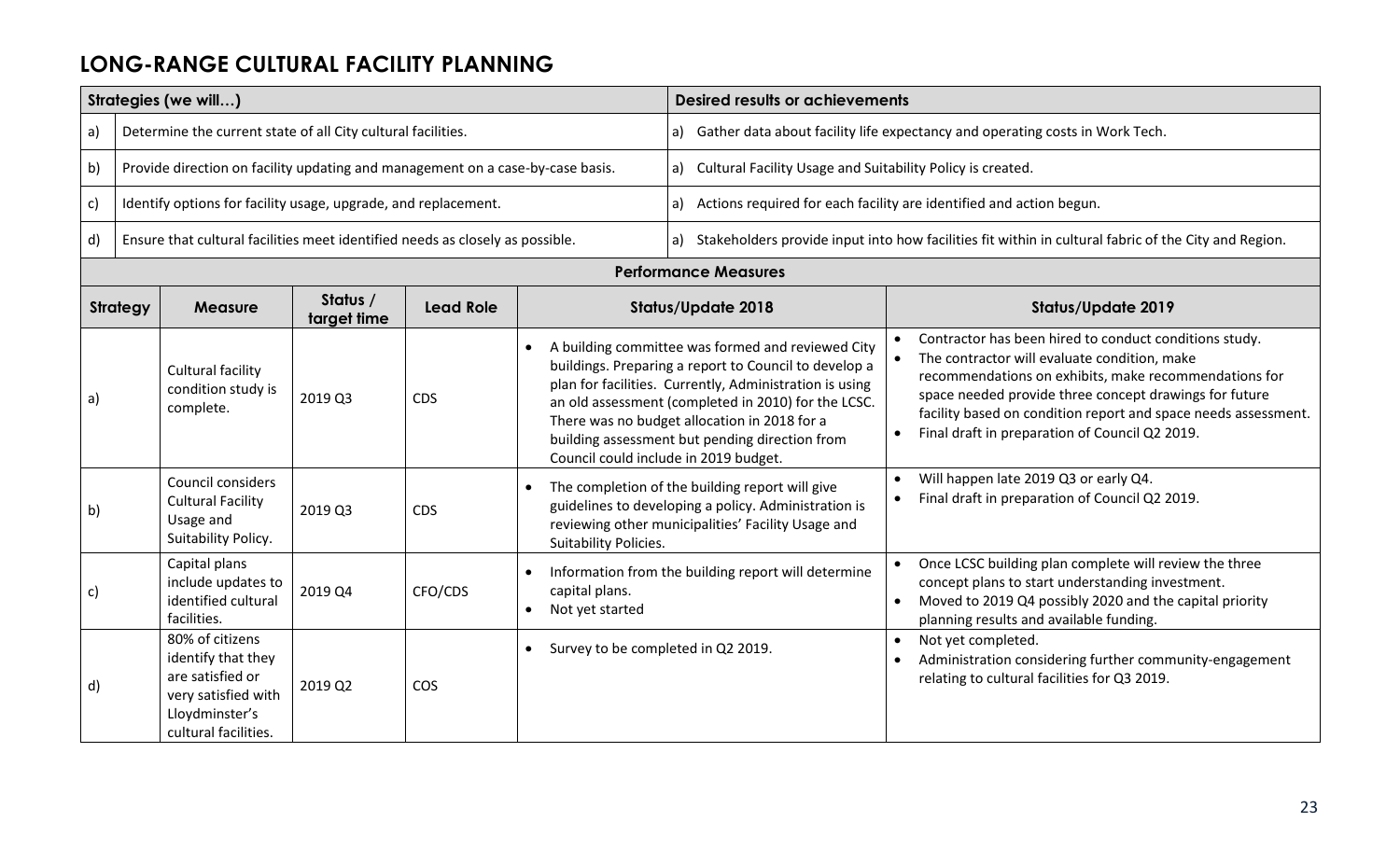#### **DOWNTOWN REVITALIZATION**

|              |                                                                                  | Strategies (we will)                                                                     |         |            |                                                           | <b>Desired results or achievements</b>                                                                           |  |                                                                                                                                     |  |  |  |
|--------------|----------------------------------------------------------------------------------|------------------------------------------------------------------------------------------|---------|------------|-----------------------------------------------------------|------------------------------------------------------------------------------------------------------------------|--|-------------------------------------------------------------------------------------------------------------------------------------|--|--|--|
| a)           |                                                                                  | Develop a shared vision for downtown.                                                    |         |            |                                                           | Focused vision for downtown revitalization.<br>a)<br>Downtown Area Redevelopment Plan (DARP) is completed.<br>b) |  |                                                                                                                                     |  |  |  |
| b)           |                                                                                  | Consider incentives, penalties, and rewards to encourage downtown revitalization.        |         |            |                                                           | Council policies align with DARP.<br>a)                                                                          |  |                                                                                                                                     |  |  |  |
| $\mathsf{c}$ |                                                                                  | Host community events in the downtown.                                                   |         |            |                                                           | Business notice that downtown becomes more of a destination for shoppers.<br>a)                                  |  |                                                                                                                                     |  |  |  |
|              | <b>Performance Measures</b>                                                      |                                                                                          |         |            |                                                           |                                                                                                                  |  |                                                                                                                                     |  |  |  |
|              | Status /<br><b>Strategy</b><br><b>Lead Role</b><br><b>Measure</b><br>target time |                                                                                          |         |            |                                                           | <b>Status/Update 2018</b>                                                                                        |  | <b>Status/Update 2019</b>                                                                                                           |  |  |  |
| a)           |                                                                                  | City, Chamber and<br>business owners agree on<br>a vision for downtown<br>redevelopment. | 2018 Q2 | Council/CM | DARP Project approved, Terms of Reference<br>established. |                                                                                                                  |  | Advisory Committee established providing direction and<br>ideas on developing the downtown area.                                    |  |  |  |
| b)           |                                                                                  | DARP is approved by<br>council, with the<br>endorsement of the<br>Chamber and BID.       | 2018 Q2 | Council/CM | established.                                              | Consultant hired - approved in budget. Meeting with<br>Chamber and Committee Terms of Reference                  |  | Downtown Business Improvement District has been<br>dissolved and some of its members became part of the<br>DARP Advisory Committee. |  |  |  |
| c)           |                                                                                  | Council considers policies<br>and bylaws that promote<br>the city's downtown.            | 2018 Q4 | Ops/CDS    | Will be reviewed as part of the DARP.<br>$\bullet$        |                                                                                                                  |  | The DARP is in its final stages and will be brought<br>forward for review and consideration Q2 2019.                                |  |  |  |
| d)           |                                                                                  | Downtown chamber<br>members indicate that<br>business numbers have<br>risen'.            | 2018 Q2 | <b>CDS</b> |                                                           | Survey to be completed in Q2 2019.                                                                               |  | Recommend this item be moved to Economic<br>Development portfolio.                                                                  |  |  |  |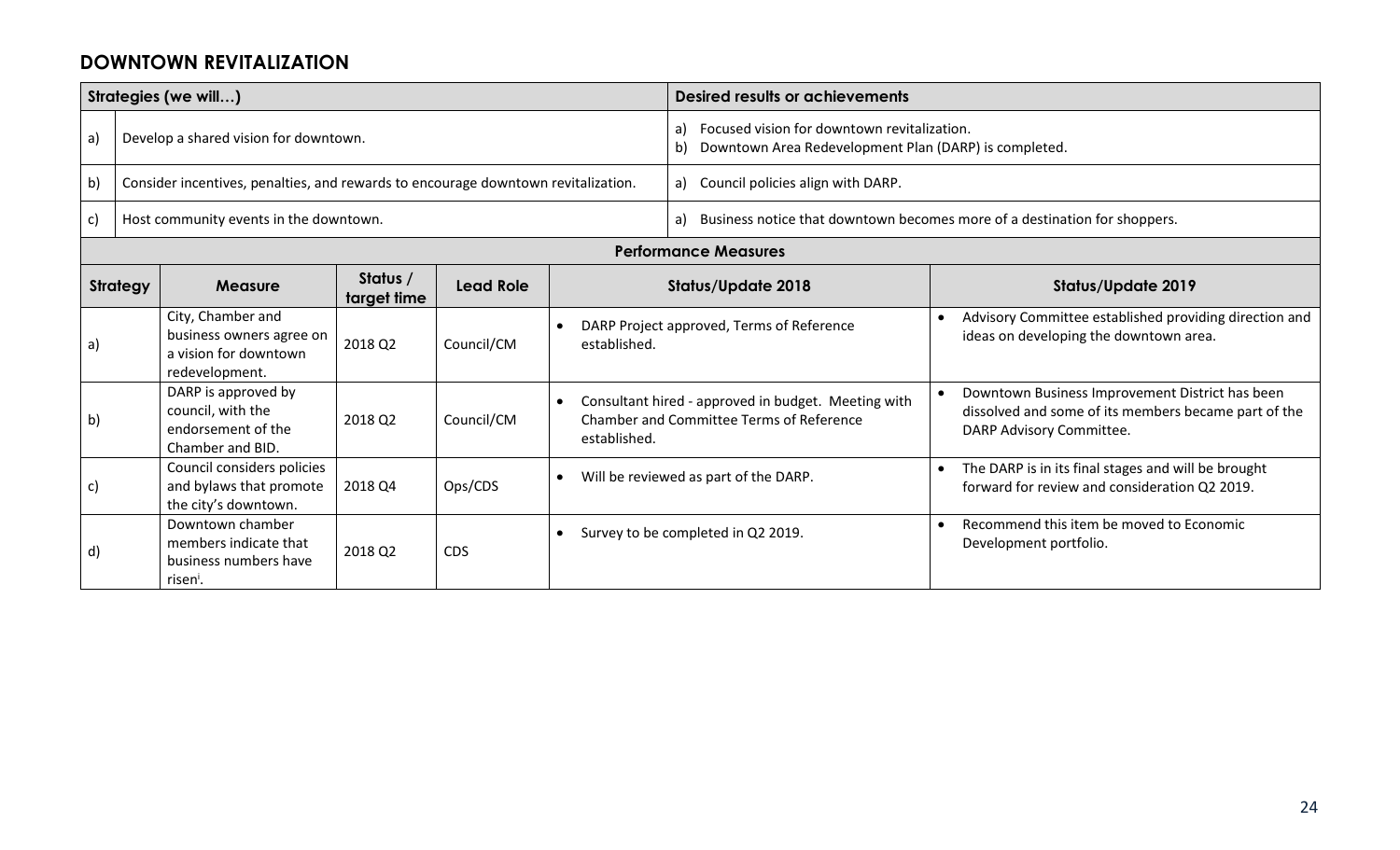#### **NEIGHBOURING MUNICIPALITY PARTICIPATION**

|    |                 | Strategies (we will)                                                                           |                         |                  |                                                                                        | <b>Desired results or achievements</b>                                                                                                                                                                                                                                                         |                                                                                                                                                                                                                                                                                                                                                                                                                                                                    |  |  |
|----|-----------------|------------------------------------------------------------------------------------------------|-------------------------|------------------|----------------------------------------------------------------------------------------|------------------------------------------------------------------------------------------------------------------------------------------------------------------------------------------------------------------------------------------------------------------------------------------------|--------------------------------------------------------------------------------------------------------------------------------------------------------------------------------------------------------------------------------------------------------------------------------------------------------------------------------------------------------------------------------------------------------------------------------------------------------------------|--|--|
| a) |                 |                                                                                                |                         |                  | Pursue creative and mutually beneficial partnerships with neighbouring municipalities. | Opportunities for shared service delivery are explored with surrounding municipalities. Specific<br>a)<br>areas of interest include:<br>Policing<br>Fire service<br><b>Emergency management</b><br>Funding of regional services is proportional to population and service intensity use.<br>b) |                                                                                                                                                                                                                                                                                                                                                                                                                                                                    |  |  |
| b) |                 | Compile user demographic data on recreation facility use.                                      |                         |                  |                                                                                        | Programs align to users' needs.<br>a)<br>Funding support from patron municipalities reflects usage rates.<br>b)                                                                                                                                                                                |                                                                                                                                                                                                                                                                                                                                                                                                                                                                    |  |  |
| c) |                 | Establish an animal services framework with neighboring municipalities and SPCA                |                         |                  |                                                                                        | brought in.                                                                                                                                                                                                                                                                                    | a) Costs for City and SPCA services are recouped when animals from outside Lloydminster are                                                                                                                                                                                                                                                                                                                                                                        |  |  |
|    |                 |                                                                                                |                         |                  |                                                                                        | <b>Performance Measures</b>                                                                                                                                                                                                                                                                    |                                                                                                                                                                                                                                                                                                                                                                                                                                                                    |  |  |
|    | <b>Strategy</b> | <b>Measure</b>                                                                                 | Status /<br>target time | <b>Lead Role</b> |                                                                                        | <b>Status/Update 2018</b>                                                                                                                                                                                                                                                                      | <b>Status/Updates 2019</b>                                                                                                                                                                                                                                                                                                                                                                                                                                         |  |  |
| a) |                 | Intermunicipal<br>collaboration study<br>identifies potential<br>areas for shared<br>services. | 2019 Q4                 | CM/Clerk         | the regional services agreements.<br>shared plan.                                      | Fire services continues to maintain mutual agreements<br>with surrounding RMs. There is opportunity to expand<br>Emergency Management is looking at the first steps in<br>developing a formal regional service delivery model and                                                              | Fire Services has maintained working relationships with<br>both RM's. Currently at final stages of negotiating a<br>contract with the Lloydminster Rescue Squad.<br>Emergency Management is on final stages of leading the<br>creation of a wide-spread emergency management mutual<br>aid agreement.<br>Preliminary discussions has occurred with neighbouring<br>municipalities on all potential opportunities<br>Ongoing work required to continue this further |  |  |
| a) |                 | Funding agreement<br>is in place with<br>shared service<br>partners.                           | 2020 Q4                 | CM/Clerk         |                                                                                        | Discussion occurring on ICF; Annexation, IDP- will<br>progress into more operational discussions.                                                                                                                                                                                              | Discussion occurring on ICF; Annexation, IDP- will progress<br>into more operational discussions.                                                                                                                                                                                                                                                                                                                                                                  |  |  |
| b) |                 | <b>Recreation facility</b><br>user study is<br>completed.                                      | 2019 Q4                 | <b>CDS</b>       |                                                                                        | Reviewing other municipality agreements and discussion<br>will be held through the annexation process.                                                                                                                                                                                         | Ongoing<br>$\bullet$                                                                                                                                                                                                                                                                                                                                                                                                                                               |  |  |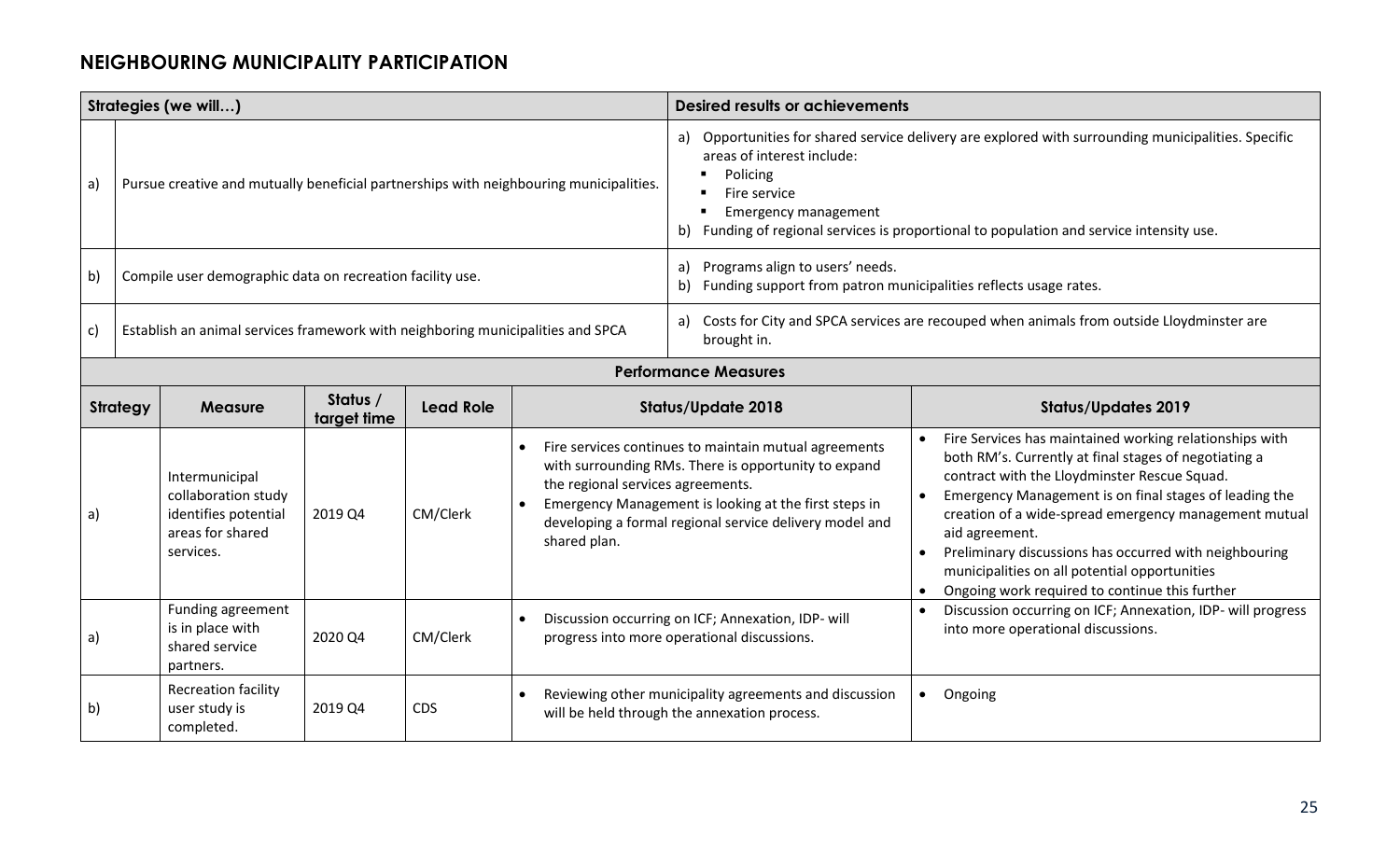| $\mathsf{b}$ | <b>Recreation facility</b><br>use funding<br>agreements with<br>regional<br>municipalities are<br>reached. | 2019 Q4 | <b>CM</b> | Discussion occurring on ICF; Annexation, IDP- will<br>progress into more operational discussions. | Discussion occurring on ICF; Annexation, IDP- will progress<br>into more operational discussions.                                                                                                                                                                               |
|--------------|------------------------------------------------------------------------------------------------------------|---------|-----------|---------------------------------------------------------------------------------------------------|---------------------------------------------------------------------------------------------------------------------------------------------------------------------------------------------------------------------------------------------------------------------------------|
|              | Animal control<br>funding agreements<br>with regional<br>municipalities are<br>reached.                    | 2019 Q4 | Clerk     | Public Safety will be reaching out to the regional<br>neighbours to begin discussions.            | Discussions at a high level with Kitscoty, Marwayne and<br>Paradise Hill have occurred, no decision has been taken as<br>the communities needed to determine what level of<br>support they would require. Most currently contract the<br>service and are concerned about costs. |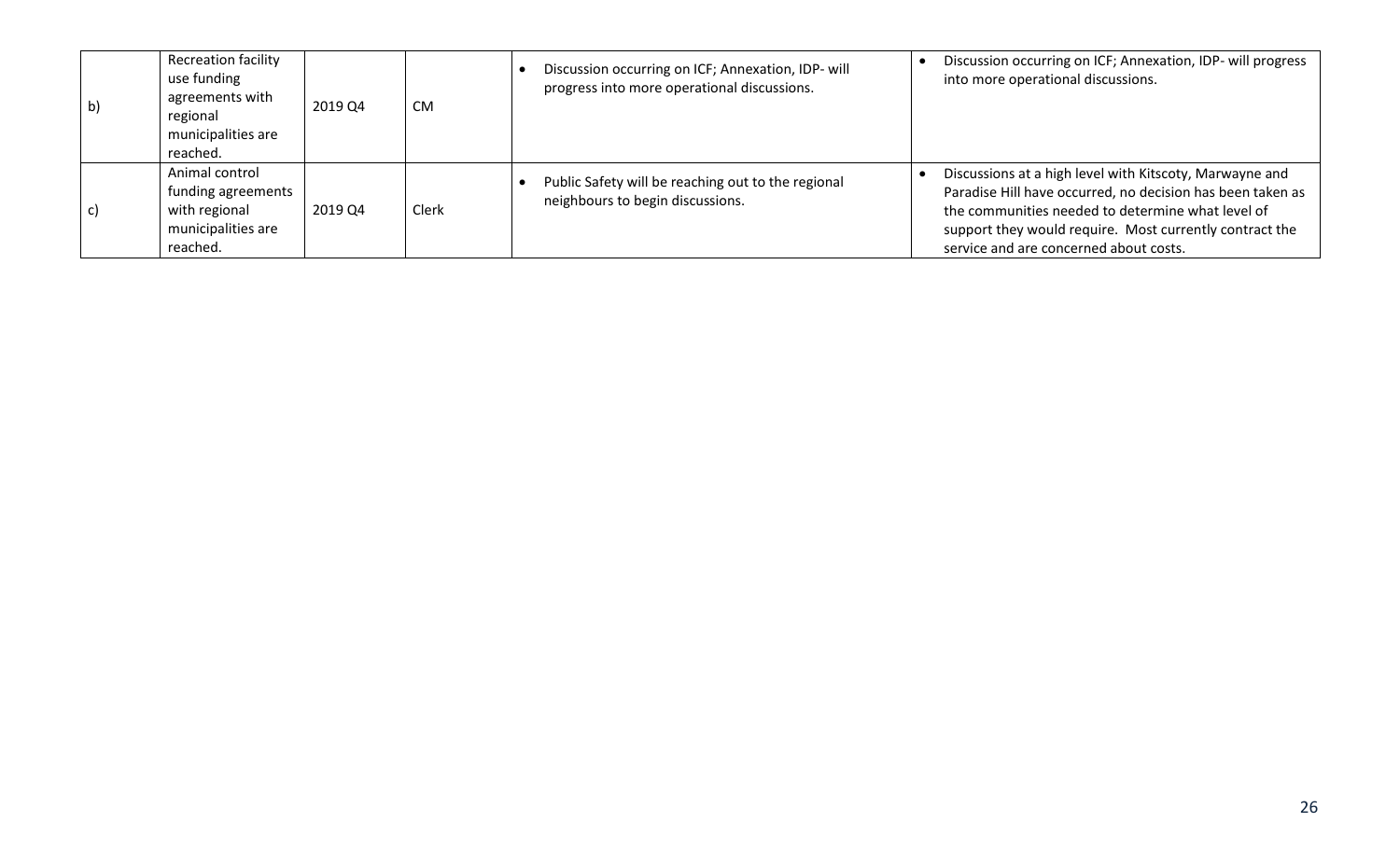#### **PUBLIC TRANSPORTATION**

|                 |                                                                                   | Strategies (we will)                                                                |                         |            |                                                                                                                                                         | <b>Desired results or achievements</b>                                                                                                |                                                                                                                                                                                                                                            |  |  |  |
|-----------------|-----------------------------------------------------------------------------------|-------------------------------------------------------------------------------------|-------------------------|------------|---------------------------------------------------------------------------------------------------------------------------------------------------------|---------------------------------------------------------------------------------------------------------------------------------------|--------------------------------------------------------------------------------------------------------------------------------------------------------------------------------------------------------------------------------------------|--|--|--|
| a)              | Determine the viability of options for public transportation inside Lloydminster. |                                                                                     |                         |            |                                                                                                                                                         | Study determines the viability of various modes of public transportation.<br>a)<br>City acts on recommendations from the study.<br>b) |                                                                                                                                                                                                                                            |  |  |  |
| b)              | network.                                                                          | Ensure that pedestrians and cyclists are able to move freely through the city trail |                         |            |                                                                                                                                                         | a)<br>Urban trail system is fully interconnected.                                                                                     |                                                                                                                                                                                                                                            |  |  |  |
|                 | <b>Performance measures</b>                                                       |                                                                                     |                         |            |                                                                                                                                                         |                                                                                                                                       |                                                                                                                                                                                                                                            |  |  |  |
| <b>Strategy</b> |                                                                                   | <b>Measure</b>                                                                      | Status /<br>target time | Lead Role  | Status/Update 2018                                                                                                                                      |                                                                                                                                       | <b>Status/Update 2019</b>                                                                                                                                                                                                                  |  |  |  |
| a)              |                                                                                   | <b>Public Transportation</b><br>study completed by<br>external experts.             | 2019 Q4                 | <b>Ops</b> | 2019.                                                                                                                                                   | Anticipated to be completed by target timeline of Q4                                                                                  | This item did not make the list of projects for 2019 and<br>will be placed into the 2020 Budget request.                                                                                                                                   |  |  |  |
| a)              |                                                                                   | City chooses next steps<br>in encouraging public<br>transportation.                 | 2020 Q2                 | CM/CDS     | Social Programs and Services is looking to expand senior<br>$\bullet$<br>taxi program to include permanent disability or low-<br>income cut-off (LICO). |                                                                                                                                       | Social Programs and Services is researching models to<br>expand senior taxi program to include permanent<br>disability or low-income cut-off (LICO).<br>CM has delegated Operations to start reviewing process<br>of other municipalities. |  |  |  |
| $\mathsf{b}$    |                                                                                   | Trails master plan is<br>completed.                                                 | 2020 Q2                 | Ops        | $\bullet$                                                                                                                                               | The Master Plan has been identified as a 2019 capital<br>budget item as per the five-year capital plan.                               | This item did not make the list of projects for 2019 and<br>will be placed into the 2020 Budget request.                                                                                                                                   |  |  |  |